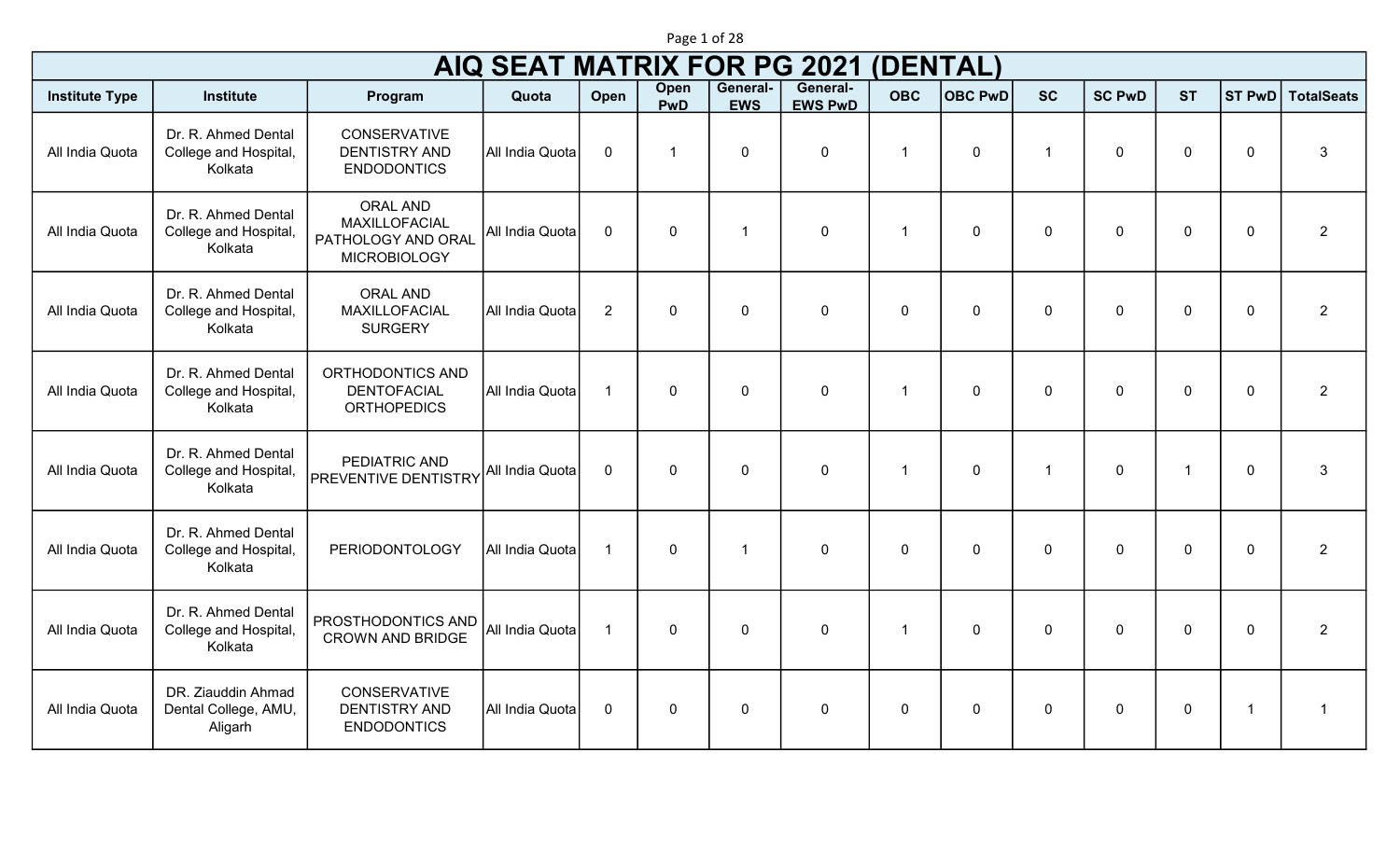|                       |                                                       |                                                                                      | <b>AIQ SEAT MATRIX FOR PG 2021</b> |                |                           |                        |                            | (DENTAL)     |                |                |               |                |                |                   |
|-----------------------|-------------------------------------------------------|--------------------------------------------------------------------------------------|------------------------------------|----------------|---------------------------|------------------------|----------------------------|--------------|----------------|----------------|---------------|----------------|----------------|-------------------|
| <b>Institute Type</b> | <b>Institute</b>                                      | Program                                                                              | Quota                              | Open           | <b>Open</b><br><b>PwD</b> | General-<br><b>EWS</b> | General-<br><b>EWS PwD</b> | <b>OBC</b>   | <b>OBC PwD</b> | <b>SC</b>      | <b>SC PwD</b> | <b>ST</b>      | <b>ST PwD</b>  | <b>TotalSeats</b> |
| All India Quota       | DR. Ziauddin Ahmad<br>Dental College, AMU,<br>Aligarh | <b>ORAL AND</b><br>MAXILLOFACIAL<br><b>SURGERY</b>                                   | All India Quota                    | $\mathbf 0$    | $\mathbf 0$               | $\overline{1}$         | $\mathbf 0$                | $\mathbf{0}$ | $\mathbf{0}$   | $\mathbf{0}$   | $\mathbf{0}$  | $\mathbf 0$    | $\mathbf 0$    | -1                |
| All India Quota       | DR. Ziauddin Ahmad<br>Dental College, AMU,<br>Aligarh | ORTHODONTICS AND<br><b>DENTOFACIAL</b><br><b>ORTHOPEDICS</b>                         | All India Quota                    | $\overline{1}$ | $\mathbf 0$               | $\mathbf 0$            | $\pmb{0}$                  | -1           | $\mathbf{0}$   | $\mathbf 0$    | $\mathbf 0$   | $\mathbf 0$    | $\overline{0}$ | $\overline{2}$    |
| All India Quota       | DR. Ziauddin Ahmad<br>Dental College, AMU,<br>Aligarh | PEDIATRIC AND<br><b>PREVENTIVE DENTISTRY</b>                                         | All India Quota                    | $\overline{1}$ | $\mathbf 0$               | $\mathbf 0$            | $\mathbf 0$                | $\mathbf{0}$ | $\mathbf 0$    | $\mathbf 0$    | $\mathbf 0$   | $\overline{0}$ | $\overline{0}$ | $\overline{1}$    |
| All India Quota       | DR. Ziauddin Ahmad<br>Dental College, AMU,<br>Aligarh | PERIODONTOLOGY                                                                       | All India Quota                    | $\mathbf 0$    | $\mathbf 0$               | $\mathbf 0$            | $\pmb{0}$                  | -1           | $\mathbf 0$    |                | $\Omega$      | $\overline{0}$ | $\mathbf 0$    | $\overline{2}$    |
| All India Quota       | DR. Ziauddin Ahmad<br>Dental College, AMU,<br>Aligarh | PROSTHODONTICS AND<br><b>CROWN AND BRIDGE</b>                                        | All India Quota                    | $\overline{1}$ | $\mathbf 0$               | $\mathbf 0$            | $\mathbf 0$                | $\mathbf 0$  | $\mathbf 0$    | $\overline{1}$ | $\Omega$      | $\overline{0}$ | $\overline{0}$ | $\overline{2}$    |
| All India Quota       | Faculty of Dental<br>Sciences, KGMU,<br>Lucknow       | <b>CONSERVATIVE</b><br><b>DENTISTRY AND</b><br><b>ENDODONTICS</b>                    | All India Quota                    | $\overline{2}$ | $\mathbf 0$               | $\mathbf 0$            | $\pmb{0}$                  | -1           | $\Omega$       | $\mathbf 0$    | $\mathbf 0$   | $\mathbf 0$    | $\mathbf 0$    | $\mathbf{3}$      |
| All India Quota       | Faculty of Dental<br>Sciences, KGMU,<br>Lucknow       | <b>ORAL AND</b><br><b>MAXILLOFACIAL</b><br>PATHOLOGY AND ORAL<br><b>MICROBIOLOGY</b> | All India Quota                    | $\mathbf 0$    | $\mathbf 0$               | $\mathbf 0$            | $\mathbf 0$                | -1           | $\mathbf 0$    | $\overline{1}$ | $\mathbf 0$   | $\overline{0}$ | $\overline{0}$ | $\overline{2}$    |
| All India Quota       | Faculty of Dental<br>Sciences, KGMU,<br>Lucknow       | <b>ORAL AND</b><br>MAXILLOFACIAL<br><b>SURGERY</b>                                   | All India Quota                    | $\overline{1}$ | $\mathbf 0$               | $\mathbf{1}$           | $\pmb{0}$                  | $\mathbf{0}$ | $\mathbf{0}$   | $\mathbf 0$    | $\mathbf 0$   | $\overline{1}$ | $\mathbf 0$    | $\mathbf{3}$      |

Page 2 of 28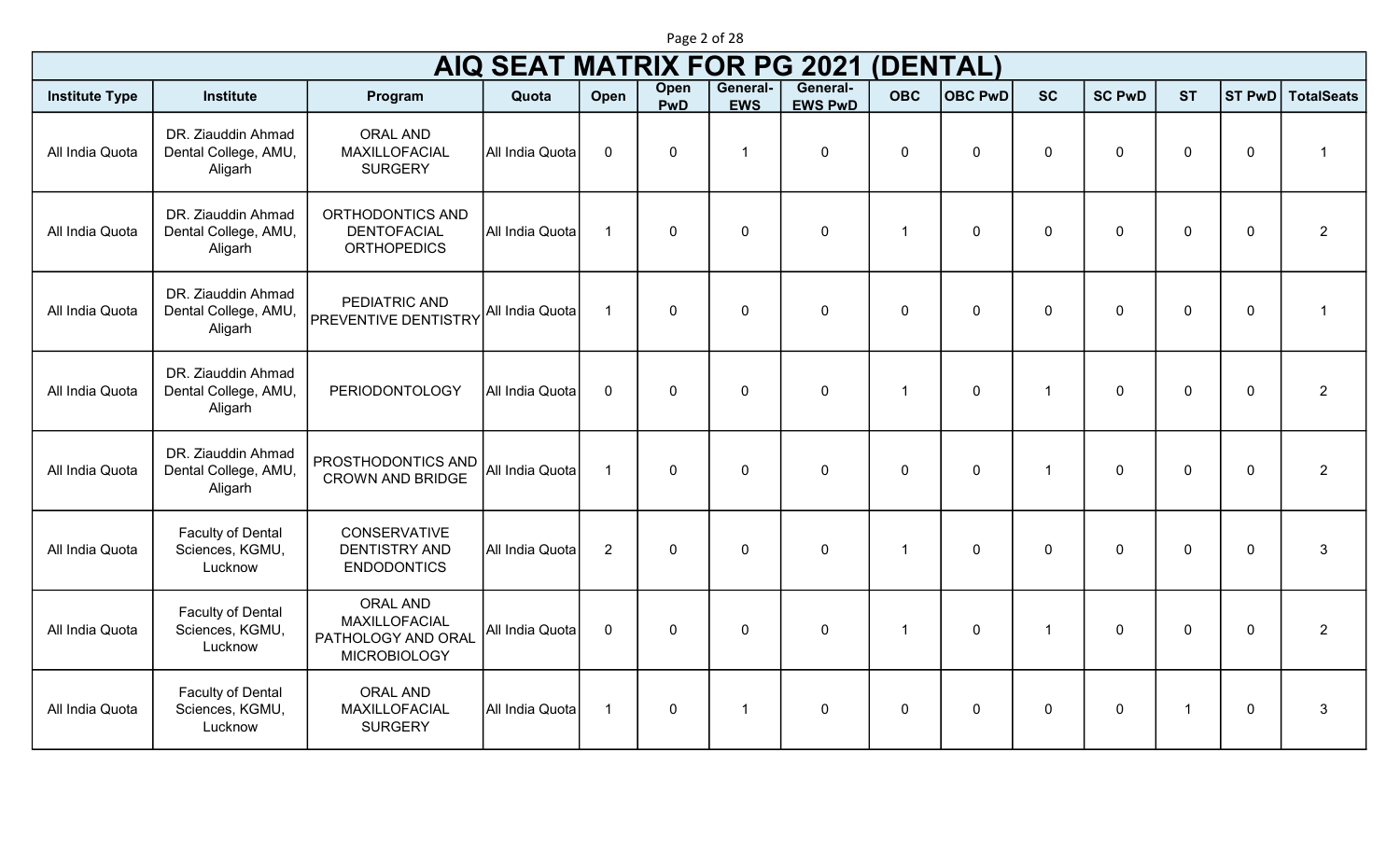|                       | Page 3 of 28                                           |                                                                               |                                    |                |             |                        |                            |                |                |                |               |                |             |                          |
|-----------------------|--------------------------------------------------------|-------------------------------------------------------------------------------|------------------------------------|----------------|-------------|------------------------|----------------------------|----------------|----------------|----------------|---------------|----------------|-------------|--------------------------|
|                       |                                                        |                                                                               | <b>AIQ SEAT MATRIX FOR PG 2021</b> |                |             |                        |                            | (DENTAL)       |                |                |               |                |             |                          |
| <b>Institute Type</b> | <b>Institute</b>                                       | Program                                                                       | Quota                              | Open           | Open<br>PwD | General-<br><b>EWS</b> | General-<br><b>EWS PwD</b> | <b>OBC</b>     | <b>OBC PwD</b> | <b>SC</b>      | <b>SC PwD</b> | <b>ST</b>      |             | <b>ST PwD</b> TotalSeats |
| All India Quota       | Faculty of Dental<br>Sciences, KGMU,<br>Lucknow        | ORAL MEDICINE AND<br><b>RADIOLOGY</b>                                         | All India Quota                    | $\overline{1}$ | $\mathbf 0$ | $\mathbf 0$            | $\pmb{0}$                  | 1              | $\mathbf 0$    | $\mathbf 0$    | $\mathbf 0$   | $\mathbf 0$    | $\mathbf 0$ | $\overline{2}$           |
| All India Quota       | Faculty of Dental<br>Sciences, KGMU,<br>Lucknow        | ORTHODONTICS AND<br><b>DENTOFACIAL</b><br><b>ORTHOPEDICS</b>                  | All India Quota                    | $\overline{1}$ | $\mathbf 0$ | $\mathbf 0$            | $\boldsymbol{0}$           | $\overline{1}$ | $\mathbf 0$    | $\mathbf{1}$   | $\Omega$      | $\mathbf 0$    | $\mathbf 0$ | 3                        |
| All India Quota       | Faculty of Dental<br>Sciences, KGMU,<br>Lucknow        | PEDIATRIC AND<br><b>PREVENTIVE DENTISTRY</b>                                  | All India Quota                    | $\overline{2}$ | $\mathbf 0$ | $\mathbf 0$            | $\mathbf 0$                | -1             | $\mathbf 0$    | $\mathbf 0$    | $\mathbf{0}$  | $\mathbf 0$    | $\mathbf 0$ | $\mathbf{3}$             |
| All India Quota       | Faculty of Dental<br>Sciences, KGMU,<br>Lucknow        | PERIODONTOLOGY                                                                | All India Quota                    | $\mathbf 0$    | $\mathbf 0$ | $\mathbf 1$            | $\pmb{0}$                  | $\mathbf 0$    | $\mathbf 0$    | $\overline{1}$ | $\mathbf 0$   | $\overline{1}$ | $\mathbf 0$ | $\mathbf{3}$             |
| All India Quota       | <b>Faculty of Dental</b><br>Sciences, KGMU,<br>Lucknow | PROSTHODONTICS AND<br><b>CROWN AND BRIDGE</b>                                 | All India Quota                    | $\overline{2}$ | $\mathbf 0$ | $\mathbf 0$            | $\mathbf 0$                | $\overline{1}$ | $\mathbf 0$    | $\mathbf 0$    | $\mathbf 0$   | $\mathbf 0$    | $\mathbf 0$ | $\mathbf{3}$             |
| All India Quota       | Goa Dental College and<br>Hospital, Goa                | <b>CONSERVATIVE</b><br><b>DENTISTRY AND</b><br><b>ENDODONTICS</b>             | All India Quota                    | $\overline{1}$ | $\mathbf 0$ | $\mathbf 0$            | $\boldsymbol{0}$           | $\mathbf 0$    | $\mathbf 0$    | $\Omega$       | $\Omega$      | $\mathbf 0$    | $\mathbf 0$ | $\mathbf{1}$             |
| All India Quota       | Goa Dental College and<br>Hospital, Goa                | <b>ORAL AND</b><br>MAXILLOFACIAL<br>PATHOLOGY AND ORAL<br><b>MICROBIOLOGY</b> | All India Quota                    | $\overline{1}$ | $\mathbf 0$ | $\mathbf 0$            | $\mathbf 0$                | $\mathbf 0$    | $\mathbf 0$    | $\Omega$       | $\Omega$      | $\mathbf 0$    | $\mathbf 0$ | $\mathbf{1}$             |
| All India Quota       | Goa Dental College and<br>Hospital, Goa                | <b>ORAL AND</b><br>MAXILLOFACIAL<br><b>SURGERY</b>                            | All India Quota                    | $\mathbf 0$    | $\mathbf 0$ | $\mathbf 0$            | $\pmb{0}$                  | $\mathbf{1}$   | $\mathbf 0$    | $\mathbf 0$    | $\mathbf 0$   | $\mathbf 0$    | $\mathbf 0$ | $\mathbf{1}$             |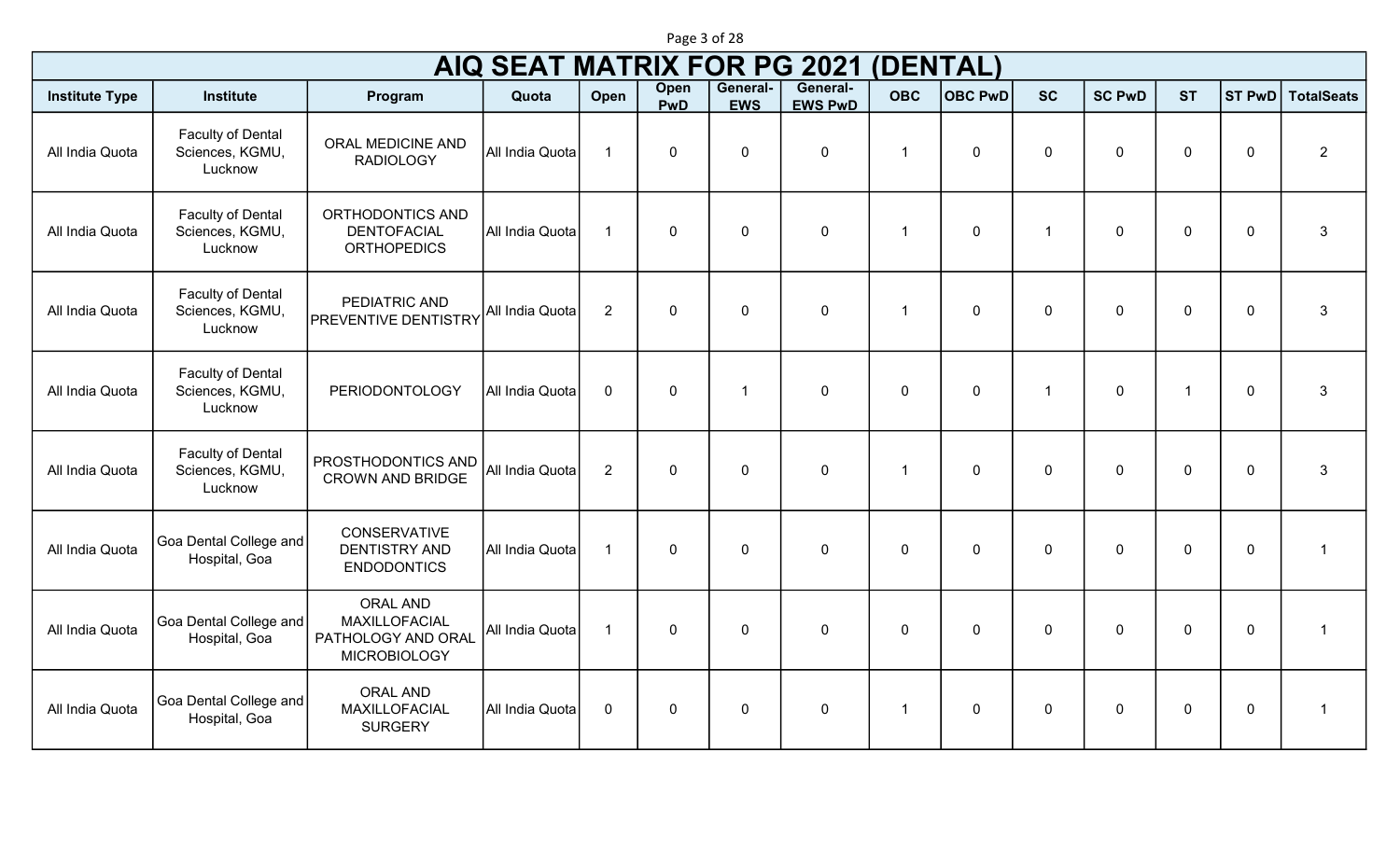|                       |                                                                |                                                                                      | <b>AIQ SEAT MATRIX FOR PG 2021</b> |                      |                           |                        |                            | (DENTAL)                |                |                |               |                |             |                         |
|-----------------------|----------------------------------------------------------------|--------------------------------------------------------------------------------------|------------------------------------|----------------------|---------------------------|------------------------|----------------------------|-------------------------|----------------|----------------|---------------|----------------|-------------|-------------------------|
| <b>Institute Type</b> | <b>Institute</b>                                               | Program                                                                              | Quota                              | Open                 | <b>Open</b><br><b>PwD</b> | General-<br><b>EWS</b> | General-<br><b>EWS PwD</b> | <b>OBC</b>              | <b>OBC PwD</b> | <b>SC</b>      | <b>SC PwD</b> | <b>ST</b>      | ST PwD      | <b>TotalSeats</b>       |
| All India Quota       | Goa Dental College and<br>Hospital, Goa                        | <b>ORAL MEDICINE AND</b><br><b>RADIOLOGY</b>                                         | All India Quota                    | $\mathbf 0$          | $\mathbf 0$               | $\overline{0}$         | $\mathbf 0$                | $\mathbf 0$             | $\mathbf 0$    | $\overline{1}$ | $\mathbf 0$   | $\overline{0}$ | $\mathbf 0$ | 1                       |
| All India Quota       | Goa Dental College and<br>Hospital, Goa                        | ORTHODONTICS AND<br><b>DENTOFACIAL</b><br><b>ORTHOPEDICS</b>                         | All India Quota                    | $\mathbf{1}$         | $\mathbf 0$               | $\overline{0}$         | $\mathbf 0$                | $\mathbf 0$             | $\mathbf 0$    | $\mathbf 0$    | $\mathbf 0$   | $\overline{0}$ | $\mathbf 0$ | 1                       |
| All India Quota       | Goa Dental College and<br>Hospital, Goa                        | PEDIATRIC AND<br><b>PREVENTIVE DENTISTRY</b>                                         | All India Quota                    | $\blacktriangleleft$ | $\Omega$                  | $\mathbf 0$            | $\mathbf 0$                | $\mathbf{0}$            | $\mathbf{0}$   | $\overline{0}$ | $\Omega$      | $\overline{0}$ | $\mathbf 0$ | 1                       |
| All India Quota       | Goa Dental College and<br>Hospital, Goa                        | <b>PERIODONTOLOGY</b>                                                                | All India Quota                    | $\mathbf 0$          | $\mathbf 0$               | $\mathbf 0$            | $\mathbf 0$                |                         | $\mathbf{0}$   | $\mathbf{0}$   | $\Omega$      | $\overline{0}$ | $\mathbf 0$ | $\overline{1}$          |
| All India Quota       | Goa Dental College and<br>Hospital, Goa                        | PROSTHODONTICS AND<br><b>CROWN AND BRIDGE</b>                                        | All India Quota                    | $\overline{1}$       | $\mathbf 0$               | $\mathbf 0$            | $\mathbf 0$                | $\mathbf 0$             | $\mathbf 0$    | $\mathbf 0$    | $\mathbf 0$   | $\overline{1}$ | $\mathbf 0$ | $\overline{2}$          |
| All India Quota       | <b>Governemnt Dental</b><br>College and Hospital,<br>Ahmedabad | <b>CONSERVATIVE</b><br><b>DENTISTRY AND</b><br><b>ENDODONTICS</b>                    | All India Quota                    | $\mathbf 0$          | $\mathbf 0$               | -1                     | $\mathbf 0$                | $\overline{\mathbf{1}}$ | $\mathbf 0$    | $\overline{1}$ | $\mathbf 0$   | $\mathbf 0$    | $\mathbf 0$ | 3                       |
| All India Quota       | <b>Governemnt Dental</b><br>College and Hospital,<br>Ahmedabad | <b>ORAL AND</b><br><b>MAXILLOFACIAL</b><br>PATHOLOGY AND ORAL<br><b>MICROBIOLOGY</b> | All India Quota                    | $\mathbf 0$          | -1                        | $\mathbf 0$            | $\mathbf 0$                | $\mathbf 0$             | $\mathbf{0}$   | $\mathbf{0}$   | $\mathbf 0$   | $\overline{0}$ | $\mathbf 0$ | $\overline{\mathbf{1}}$ |
| All India Quota       | <b>Governemnt Dental</b><br>College and Hospital,<br>Ahmedabad | <b>ORAL AND</b><br>MAXILLOFACIAL<br><b>SURGERY</b>                                   | All India Quota                    | $\mathbf{1}$         | $\mathbf 0$               | $\overline{0}$         | $\mathbf 0$                | $\mathbf 0$             | $\Omega$       | $\Omega$       | $\Omega$      | $\overline{0}$ | $\mathbf 0$ | -1                      |

Page 4 of 28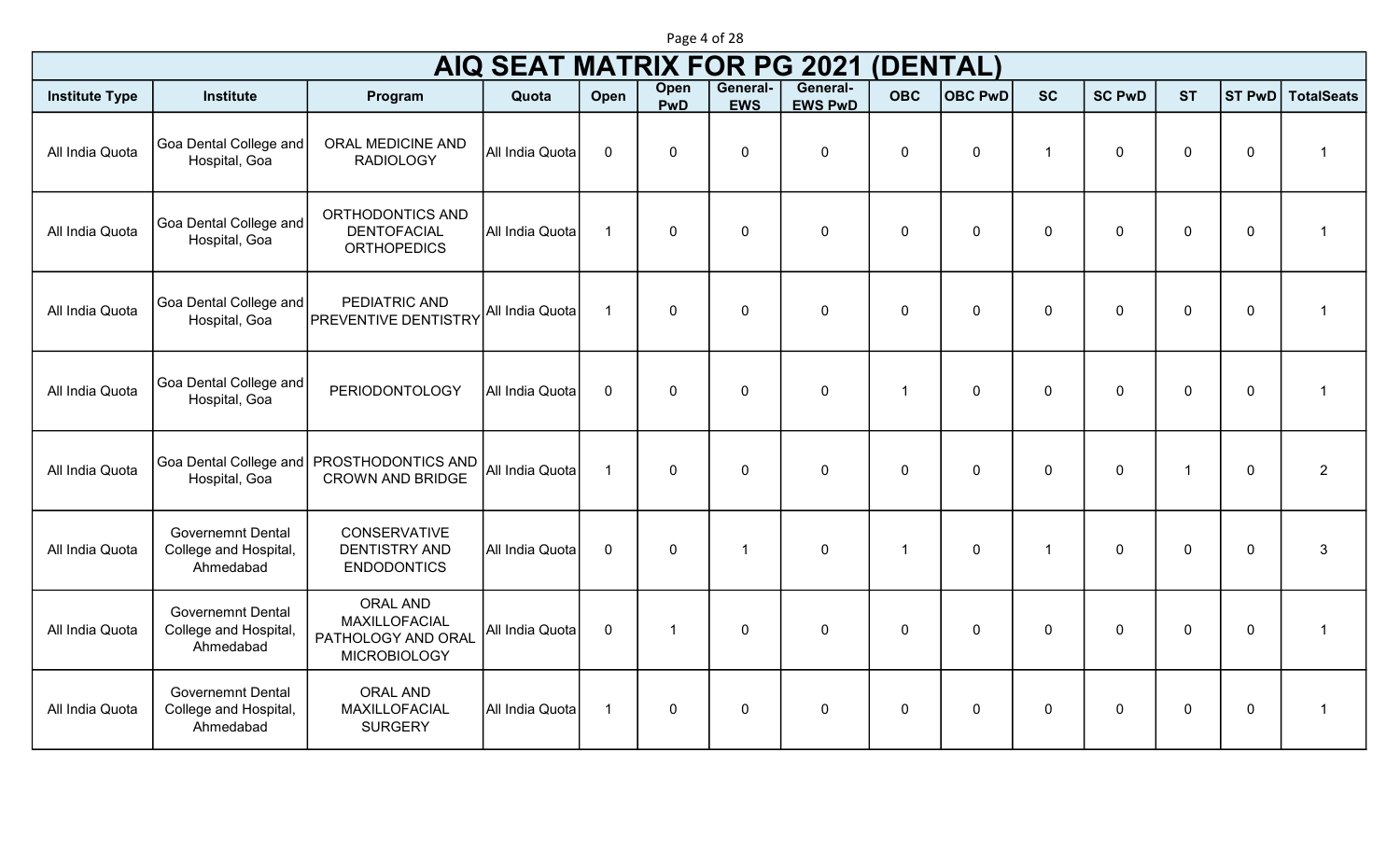|                       |                                                                |                                                              | <b>AIQ SEAT MATRIX FOR PG 2021</b> |                |                    |                        |                            | (DENTAL)       |                         |                |               |                |                  |                   |
|-----------------------|----------------------------------------------------------------|--------------------------------------------------------------|------------------------------------|----------------|--------------------|------------------------|----------------------------|----------------|-------------------------|----------------|---------------|----------------|------------------|-------------------|
| <b>Institute Type</b> | <b>Institute</b>                                               | Program                                                      | Quota                              | Open           | <b>Open</b><br>PwD | General-<br><b>EWS</b> | General-<br><b>EWS PwD</b> | <b>OBC</b>     | <b>OBC PwD</b>          | <b>SC</b>      | <b>SC PwD</b> | <b>ST</b>      | ST PwD           | <b>TotalSeats</b> |
| All India Quota       | <b>Governemnt Dental</b><br>College and Hospital,<br>Ahmedabad | ORAL MEDICINE AND<br><b>RADIOLOGY</b>                        | All India Quota                    | $\mathbf 0$    | $\mathbf 0$        | $\mathbf 0$            | $\pmb{0}$                  | $\overline{1}$ | $\mathbf 0$             | -1             | $\mathbf{0}$  | $\mathbf 0$    | $\boldsymbol{0}$ | $\overline{2}$    |
| All India Quota       | <b>Governemnt Dental</b><br>College and Hospital,<br>Ahmedabad | ORTHODONTICS AND<br><b>DENTOFACIAL</b><br><b>ORTHOPEDICS</b> | All India Quota                    | $\overline{1}$ | $\mathbf 0$        | $\overline{1}$         | $\pmb{0}$                  | -1             | $\overline{0}$          | $\mathbf{0}$   | $\mathbf{0}$  | $\mathbf 0$    | $\boldsymbol{0}$ | 3                 |
| All India Quota       | <b>Governemnt Dental</b><br>College and Hospital,<br>Ahmedabad | PEDIATRIC AND<br>PREVENTIVE DENTISTRY All India Quota        |                                    | $\overline{1}$ | $\mathbf{0}$       | $\Omega$               | $\mathbf 0$                | $\overline{1}$ | $\overline{0}$          | $\Omega$       | $\mathbf{0}$  | $\overline{0}$ | $\boldsymbol{0}$ | $2^{\circ}$       |
| All India Quota       | <b>Governemnt Dental</b><br>College and Hospital,<br>Ahmedabad | <b>PERIODONTOLOGY</b>                                        | All India Quota                    | $\overline{1}$ | $\mathbf 0$        | $\mathbf 0$            | $\pmb{0}$                  | $\mathbf{0}$   | $\mathbf{0}$            | 1              | $\mathbf{0}$  | $\overline{1}$ | $\pmb{0}$        | $\mathfrak{S}$    |
| All India Quota       | <b>Governemnt Dental</b><br>College and Hospital,<br>Ahmedabad | PROSTHODONTICS AND<br><b>CROWN AND BRIDGE</b>                | All India Quota                    | $\overline{2}$ | $\mathbf 0$        | $\mathbf 0$            | $\pmb{0}$                  | -1             | $\mathbf{0}$            | $\mathbf{0}$   | $\mathbf{0}$  | $\overline{0}$ | $\boldsymbol{0}$ | 3                 |
| All India Quota       | <b>Government College</b><br>and Hospital, Amritsar            | CONSERVATIVE<br><b>DENTISTRY AND</b><br><b>ENDODONTICS</b>   | All India Quota                    | $\mathbf 0$    | $\mathbf 0$        | $\mathbf 0$            | $\mathbf 0$                | $\mathbf{0}$   | $\mathbf 0$             | $\overline{1}$ | $\mathbf{0}$  | $\overline{0}$ | $\mathbf 0$      | $\overline{1}$    |
| All India Quota       | <b>Government College</b><br>and Hospital, Amritsar            | <b>ORAL AND</b><br>MAXILLOFACIAL<br><b>SURGERY</b>           | All India Quota                    | $\overline{1}$ | $\mathbf 0$        | -1                     | $\mathbf 0$                | $\mathbf{0}$   | $\mathbf{0}$            | $\mathbf{0}$   | $\mathbf{0}$  | $\mathbf 0$    | $\pmb{0}$        | $\overline{2}$    |
| All India Quota       | <b>Government College</b><br>and Hospital, Amritsar            | PEDIATRIC AND<br>PREVENTIVE DENTISTRY                        | All India Quota                    | $\overline{1}$ | $\mathbf 0$        | $\mathbf 0$            | $\boldsymbol{0}$           | $\mathbf 0$    | $\overline{\mathbf{1}}$ | $\mathbf 0$    | $\Omega$      | $\overline{0}$ | $\mathbf 0$      | $\overline{2}$    |

Page 5 of 28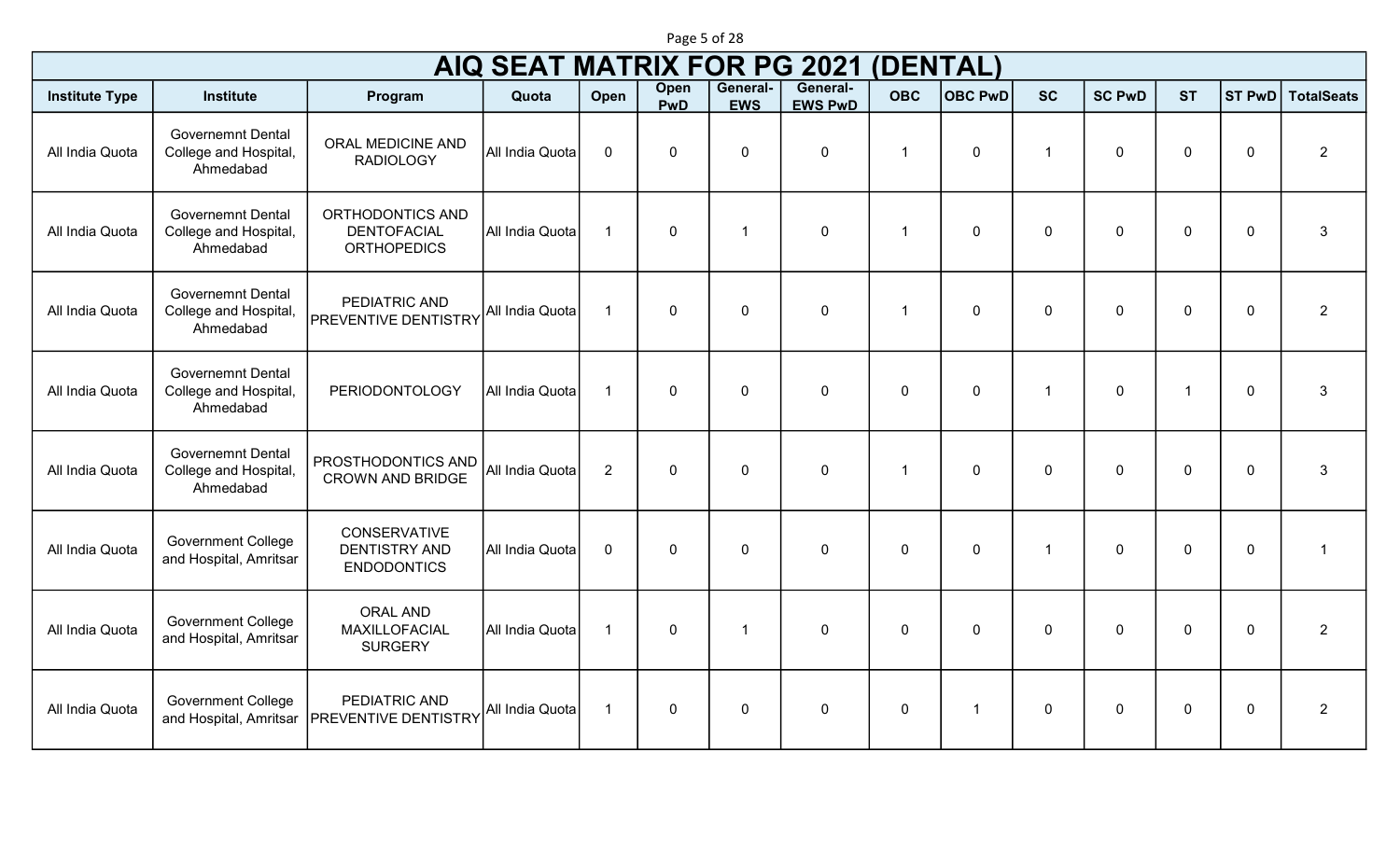|                       |                                                     |                                                                               | <b>AIQ SEAT MATRIX FOR PG 2021</b> |                      |                    |                        |                            | <b>(DENTAL)</b> |                |                      |               |                |               |                   |
|-----------------------|-----------------------------------------------------|-------------------------------------------------------------------------------|------------------------------------|----------------------|--------------------|------------------------|----------------------------|-----------------|----------------|----------------------|---------------|----------------|---------------|-------------------|
| <b>Institute Type</b> | <b>Institute</b>                                    | Program                                                                       | Quota                              | Open                 | Open<br><b>PwD</b> | General-<br><b>EWS</b> | General-<br><b>EWS PwD</b> | <b>OBC</b>      | <b>OBC PwD</b> | <b>SC</b>            | <b>SC PwD</b> | <b>ST</b>      | <b>ST PwD</b> | <b>TotalSeats</b> |
| All India Quota       | <b>Government College</b><br>and Hospital, Amritsar | <b>PERIODONTOLOGY</b>                                                         | All India Quota                    | $\overline{1}$       | $\mathbf 0$        | $\mathbf 0$            | $\mathbf 0$                | $\mathbf 0$     | $\mathbf 0$    | $\mathbf 0$          | $\mathbf 0$   | $\overline{0}$ | $\mathbf 0$   | $\overline{1}$    |
| All India Quota       | <b>Government College</b><br>and Hospital, Amritsar | PROSTHODONTICS AND<br><b>CROWN AND BRIDGE</b>                                 | All India Quota                    | $\mathbf 0$          | $\mathbf 0$        | $\mathbf 0$            | $\mathbf 0$                | -1              | $\mathbf 0$    | $\mathbf 0$          | $\mathbf 0$   | $\overline{0}$ | $\mathbf 0$   | -1                |
| All India Quota       | Government College of<br>Dentistry, Indore          | <b>CONSERVATIVE</b><br><b>DENTISTRY AND</b><br><b>ENDODONTICS</b>             | All India Quota                    | $\overline{1}$       | $\mathbf{0}$       | $\mathbf 0$            | $\mathbf 0$                | -1              | $\mathbf 0$    | $\overline{0}$       | $\mathbf{0}$  | $\mathbf 0$    | $\mathbf 0$   | $\overline{2}$    |
| All India Quota       | Government College of<br>Dentistry, Indore          | <b>ORAL AND</b><br>MAXILLOFACIAL<br>PATHOLOGY AND ORAL<br><b>MICROBIOLOGY</b> | All India Quota                    | $\blacktriangleleft$ | $\mathbf 0$        | $\mathbf 0$            | $\mathbf 0$                | $\mathbf{0}$    | $\mathbf 0$    | $\blacktriangleleft$ | $\mathbf 0$   | $\overline{0}$ | $\mathbf 0$   | $\overline{2}$    |
| All India Quota       | Government College of<br>Dentistry, Indore          | <b>ORAL AND</b><br>MAXILLOFACIAL<br><b>SURGERY</b>                            | All India Quota                    | $\mathbf 0$          | $\mathbf 0$        | -1                     | $\mathbf 0$                | -1              | $\mathbf 0$    | $\Omega$             | $\Omega$      | $\overline{0}$ | $\mathbf 0$   | $\overline{2}$    |
| All India Quota       | Government College of<br>Dentistry, Indore          | ORAL MEDICINE AND<br><b>RADIOLOGY</b>                                         | All India Quota                    | $\mathbf 0$          | $\mathbf{1}$       | $\mathbf 0$            | $\mathbf 0$                | $\mathbf 0$     | $\mathbf 0$    | $\mathbf 0$          | $\mathbf 0$   | $\overline{0}$ | $\mathbf 0$   | 1                 |
| All India Quota       | Government College of<br>Dentistry, Indore          | ORTHODONTICS AND<br><b>DENTOFACIAL</b><br><b>ORTHOPEDICS</b>                  | All India Quota                    | $\overline{1}$       | $\mathbf 0$        | $\mathbf 0$            | $\pmb{0}$                  | -1              | $\mathbf 0$    | $\mathbf 0$          | $\mathbf 0$   | $\overline{0}$ | $\mathbf 0$   | $\overline{2}$    |
| All India Quota       | Government College of<br>Dentistry, Indore          | PEDIATRIC AND<br><b>PREVENTIVE DENTISTRY</b>                                  | All India Quota                    | $\overline{1}$       | $\mathbf 0$        | $\mathbf 0$            | $\mathbf 0$                | $\mathbf 0$     | $\mathbf 0$    | $\mathbf 0$          | $\mathbf 0$   | $\overline{0}$ | $\mathbf 0$   |                   |

Page 6 of 28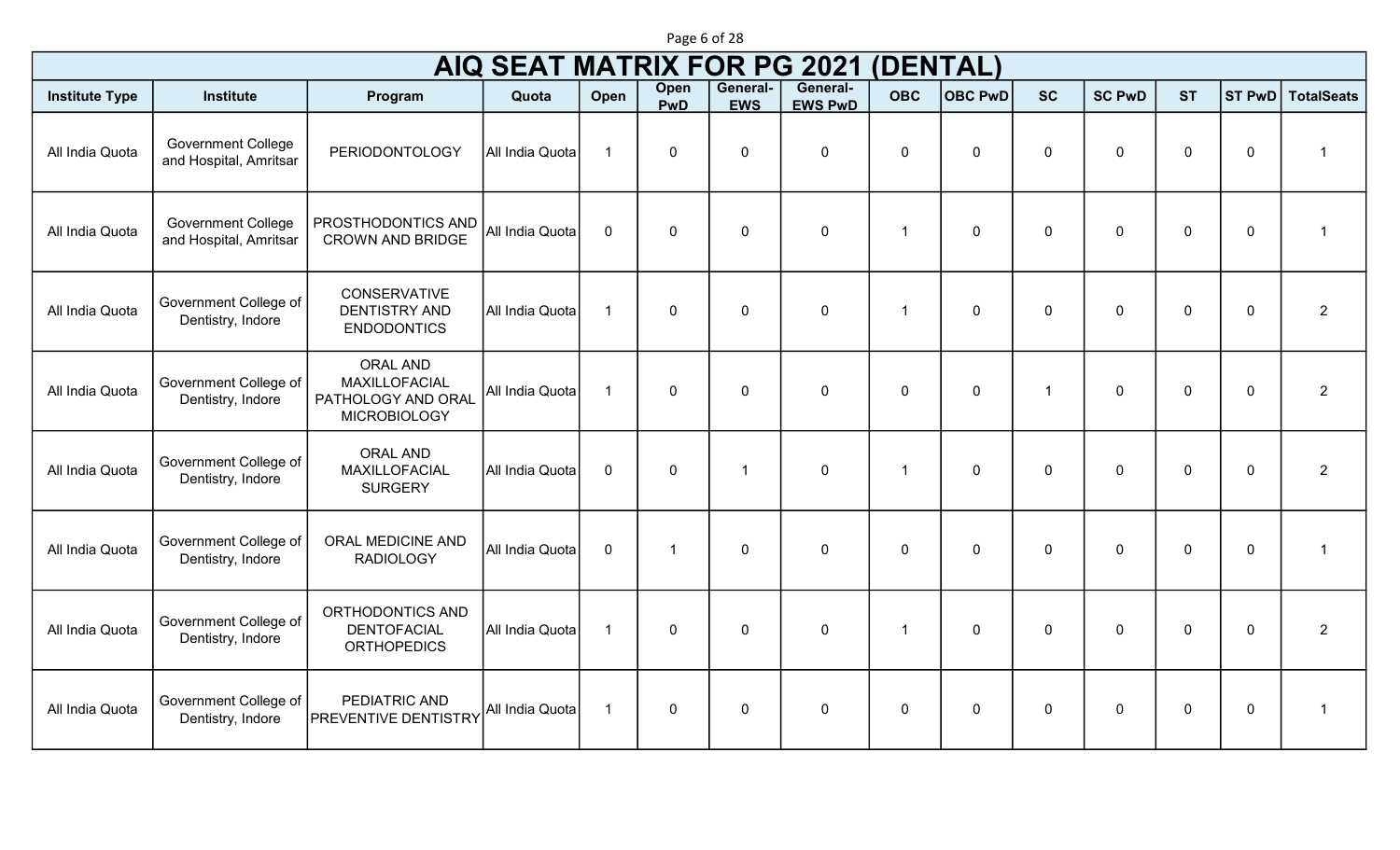|                       | <b>AIQ SEAT MATRIX FOR PG 2021</b><br>(DENTAL)                  |                                                                               |                 |                         |                    |                        |                            |             |                |              |               |                         |                |                   |
|-----------------------|-----------------------------------------------------------------|-------------------------------------------------------------------------------|-----------------|-------------------------|--------------------|------------------------|----------------------------|-------------|----------------|--------------|---------------|-------------------------|----------------|-------------------|
| <b>Institute Type</b> | <b>Institute</b>                                                | Program                                                                       | Quota           | Open                    | Open<br><b>PwD</b> | General-<br><b>EWS</b> | General-<br><b>EWS PwD</b> | <b>OBC</b>  | <b>OBC PwD</b> | <b>SC</b>    | <b>SC PwD</b> | <b>ST</b>               | <b>ST PwD</b>  | <b>TotalSeats</b> |
| All India Quota       | Government College of<br>Dentistry, Indore                      | <b>PERIODONTOLOGY</b>                                                         | All India Quota | $\mathbf 0$             | $\mathbf 0$        | $\mathbf 0$            | $\mathbf 0$                | $\Omega$    | $\Omega$       |              | $\Omega$      | $\overline{\mathbf{1}}$ | $\mathbf 0$    | $\overline{2}$    |
| All India Quota       | Government College of<br>Dentistry, Indore                      | <b>PROSTHODONTICS AND</b><br><b>CROWN AND BRIDGE</b>                          | All India Quota | $\mathbf 0$             | $\mathbf 0$        | $\overline{1}$         | $\mathbf 0$                | $\mathbf 0$ | -1             | $\mathbf 0$  | $\Omega$      | $\overline{0}$          | $\mathbf 0$    | $\overline{2}$    |
| All India Quota       | Government College of<br>Dentistry, Indore                      | PUBLIC HEALTH<br><b>DENTISTRY</b>                                             | All India Quota | $\overline{1}$          | $\mathbf 0$        | $\mathbf 0$            | $\mathbf 0$                | $\Omega$    | $\Omega$       | $\mathbf 0$  | $\mathbf 0$   | $\overline{0}$          | $\overline{0}$ | 1                 |
| All India Quota       | <b>Government Dental</b><br>College and Hospital,<br>Aurangabad | <b>CONSERVATIVE</b><br><b>DENTISTRY AND</b><br><b>ENDODONTICS</b>             | All India Quota | $\overline{0}$          | $\mathbf 0$        | $\mathbf 0$            | $\mathbf 0$                | -1          | $\Omega$       | $\Omega$     | $\Omega$      | $\overline{0}$          | $\overline{0}$ | 1                 |
| All India Quota       | <b>Government Dental</b><br>College and Hospital,<br>Aurangabad | <b>ORAL AND</b><br>MAXILLOFACIAL<br>PATHOLOGY AND ORAL<br><b>MICROBIOLOGY</b> | All India Quota | $\overline{1}$          | $\mathbf 0$        | $\mathbf 0$            | $\mathbf 0$                | $\Omega$    | $\Omega$       |              | $\Omega$      | $\overline{0}$          | $\overline{0}$ | $\overline{2}$    |
| All India Quota       | <b>Government Dental</b><br>College and Hospital,<br>Aurangabad | <b>ORAL AND</b><br>MAXILLOFACIAL<br><b>SURGERY</b>                            | All India Quota | $\overline{1}$          | $\mathbf 0$        | $\mathbf 0$            | $\mathbf 0$                | $\Omega$    | $\Omega$       | $\mathbf 0$  | $\mathbf 0$   | $\overline{0}$          | $\overline{0}$ | -1                |
| All India Quota       | <b>Government Dental</b><br>College and Hospital,<br>Aurangabad | ORAL MEDICINE AND<br><b>RADIOLOGY</b>                                         | All India Quota | $\overline{\mathbf{1}}$ | $\mathbf 0$        | $\mathbf 0$            | $\mathbf 0$                | -1          | $\Omega$       | $\mathbf{0}$ | $\Omega$      | $\overline{0}$          | $\overline{0}$ | $\overline{2}$    |
| All India Quota       | <b>Government Dental</b><br>College and Hospital,<br>Aurangabad | ORTHODONTICS AND<br><b>DENTOFACIAL</b><br><b>ORTHOPEDICS</b>                  | All India Quota | $\overline{2}$          | $\mathbf 0$        | $\mathbf 0$            | $\mathbf 0$                | $\Omega$    | $\Omega$       | $\mathbf{0}$ | $\mathbf{0}$  | $\overline{0}$          | $\mathbf 0$    | 2                 |

Page 7 of 28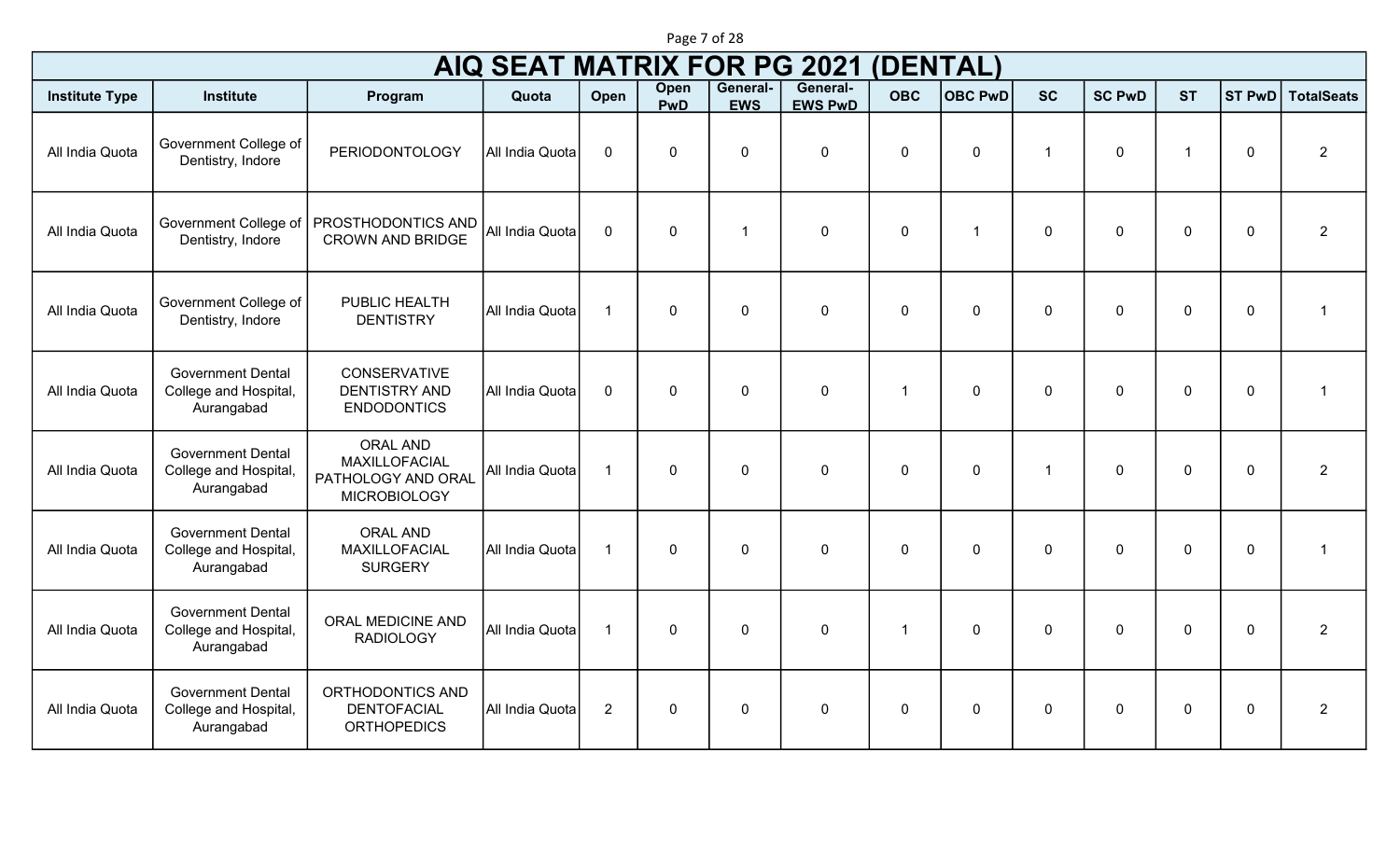|                       |                                                                 |                                                                                      | <b>AIQ SEAT MATRIX FOR PG 2021</b> |                      |                    |                        |                            | (DENTAL)    |                |                      |               |             |               |                   |
|-----------------------|-----------------------------------------------------------------|--------------------------------------------------------------------------------------|------------------------------------|----------------------|--------------------|------------------------|----------------------------|-------------|----------------|----------------------|---------------|-------------|---------------|-------------------|
| <b>Institute Type</b> | <b>Institute</b>                                                | Program                                                                              | Quota                              | Open                 | Open<br><b>PwD</b> | General-<br><b>EWS</b> | General-<br><b>EWS PwD</b> | <b>OBC</b>  | <b>OBC PwD</b> | <b>SC</b>            | <b>SC PwD</b> | <b>ST</b>   | <b>ST PwD</b> | <b>TotalSeats</b> |
| All India Quota       | <b>Government Dental</b><br>College and Hospital,<br>Aurangabad | <b>PERIODONTOLOGY</b>                                                                | All India Quota                    | $\mathbf 0$          | 0                  | 0                      | $\mathbf 0$                | -1          | 0              | 0                    | $\mathbf 0$   | $\mathbf 0$ | $\mathbf 0$   |                   |
| All India Quota       | <b>Government Dental</b><br>College and Hospital,<br>Aurangabad | PROSTHODONTICS AND<br><b>CROWN AND BRIDGE</b>                                        | All India Quota                    | $\mathbf 0$          | $\mathbf 0$        | $\mathbf 0$            | $\mathbf 0$                | -1          | $\mathbf 0$    | $\blacktriangleleft$ | 0             | -1          | $\mathbf 0$   | $\mathbf{3}$      |
| All India Quota       | <b>Government Dental</b><br>College and Hospital,<br>Mumbai     | <b>CONSERVATIVE</b><br><b>DENTISTRY AND</b><br><b>ENDODONTICS</b>                    | All India Quota                    | $\blacktriangleleft$ | $\mathbf 0$        | 1                      | $\mathbf 0$                | $\mathbf 0$ | $\mathbf 0$    | 0                    | 0             | $\mathbf 0$ | $\mathbf 0$   | $\overline{2}$    |
| All India Quota       | <b>Government Dental</b><br>College and Hospital,<br>Mumbai     | <b>ORAL AND</b><br><b>MAXILLOFACIAL</b><br>PATHOLOGY AND ORAL<br><b>MICROBIOLOGY</b> | All India Quota                    | $\overline{1}$       | $\mathbf 0$        | 0                      | $\mathbf 0$                | $\mathbf 0$ | $\mathbf 0$    | 0                    | 0             | $\mathbf 0$ | $\mathbf 0$   | $\overline{1}$    |
| All India Quota       | <b>Government Dental</b><br>College and Hospital,<br>Mumbai     | <b>ORAL AND</b><br>MAXILLOFACIAL<br><b>SURGERY</b>                                   | All India Quota                    | $\mathbf 0$          | $\mathbf 0$        | $\mathbf 0$            | $\mathbf 0$                | -1          | $\mathbf 0$    | 1                    | 0             | $\mathbf 0$ | $\mathbf 0$   | $\overline{2}$    |
| All India Quota       | <b>Government Dental</b><br>College and Hospital,<br>Mumbai     | ORAL MEDICINE AND<br><b>RADIOLOGY</b>                                                | All India Quota                    | $\overline{1}$       | $\mathbf 0$        | $\mathbf 0$            | $\mathbf 0$                | $\mathbf 0$ | $\mathbf 0$    | 0                    | 0             | $\mathbf 0$ | $\mathbf 0$   |                   |
| All India Quota       | <b>Government Dental</b><br>College and Hospital,<br>Mumbai     | ORTHODONTICS AND<br><b>DENTOFACIAL</b><br><b>ORTHOPEDICS</b>                         | All India Quota                    | $\mathbf{0}$         | $\mathbf 0$        | 1                      | $\mathbf 0$                | $\Omega$    | $\Omega$       | $\Omega$             | $\Omega$      | $\Omega$    | $\mathbf 0$   |                   |
| All India Quota       | <b>Government Dental</b><br>College and Hospital,<br>Mumbai     | PEDIATRIC AND<br>PREVENTIVE DENTISTRY                                                | All India Quota                    | $\overline{1}$       | $\mathbf 0$        | $\mathbf 0$            | $\mathbf 0$                |             | $\mathbf 0$    | 0                    | $\mathbf 0$   | $\mathbf 0$ | $\mathbf 0$   | $\overline{2}$    |

Page 8 of 28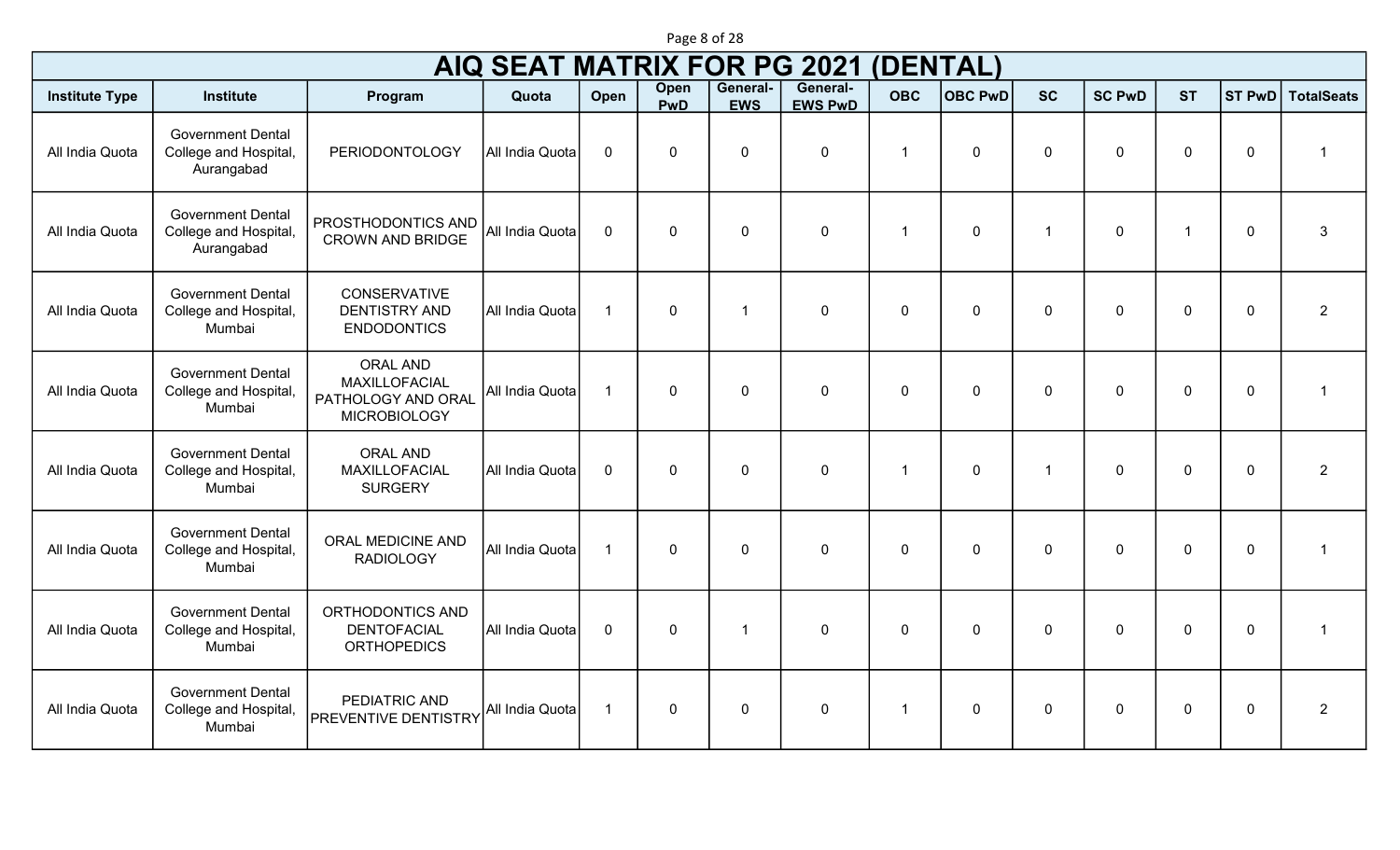|                       |                                                             |                                                                   | <b>AIQ SEAT MATRIX FOR PG 2021</b> |                |                    |                        |                            | (DENTAL)    |                |                      |               |                         |               |                   |
|-----------------------|-------------------------------------------------------------|-------------------------------------------------------------------|------------------------------------|----------------|--------------------|------------------------|----------------------------|-------------|----------------|----------------------|---------------|-------------------------|---------------|-------------------|
| <b>Institute Type</b> | <b>Institute</b>                                            | Program                                                           | Quota                              | Open           | Open<br><b>PwD</b> | General-<br><b>EWS</b> | General-<br><b>EWS PwD</b> | <b>OBC</b>  | <b>OBC PwD</b> | <b>SC</b>            | <b>SC PwD</b> | <b>ST</b>               | <b>ST PwD</b> | <b>TotalSeats</b> |
| All India Quota       | <b>Government Dental</b><br>College and Hospital,<br>Mumbai | PERIODONTOLOGY                                                    | All India Quota                    | $\overline{1}$ | $\mathbf 0$        | $\mathbf 0$            | $\mathbf 0$                | $\mathbf 0$ | $\mathbf 0$    | $\mathbf 0$          | $\mathbf 0$   | $\mathbf 0$             | $\mathbf 0$   | $\mathbf 1$       |
| All India Quota       | <b>Government Dental</b><br>College and Hospital,<br>Mumbai | PROSTHODONTICS AND<br><b>CROWN AND BRIDGE</b>                     | All India Quota                    | $\mathbf 0$    | $\mathbf 0$        | $\mathbf 0$            | $\mathbf 0$                | $\mathbf 0$ | $\mathbf 0$    | $\blacktriangleleft$ | $\Omega$      | $\mathbf 0$             | $\mathbf 0$   | $\mathbf{1}$      |
| All India Quota       | <b>Government Dental</b><br>College and Hospital,<br>Nagpur | <b>CONSERVATIVE</b><br><b>DENTISTRY AND</b><br><b>ENDODONTICS</b> | All India Quota                    | $\mathbf 0$    | $\mathbf 0$        | $\mathbf{0}$           | $\mathbf 0$                | -1          | $\mathbf 0$    | $\mathbf{0}$         | $\Omega$      | $\mathbf 0$             | $\mathbf 0$   | $\mathbf{1}$      |
| All India Quota       | <b>Government Dental</b><br>College and Hospital,<br>Nagpur | <b>ORAL AND</b><br>MAXILLOFACIAL<br><b>SURGERY</b>                | All India Quota                    | $\mathbf 0$    | $\mathbf 0$        | $\mathbf 0$            | $\mathbf 0$                | $\mathbf 0$ | $\mathbf 0$    | $\Omega$             | $\Omega$      | $\overline{\mathbf{1}}$ | $\mathbf 0$   | $\mathbf{1}$      |
| All India Quota       | <b>Government Dental</b><br>College and Hospital,<br>Nagpur | ORAL MEDICINE AND<br><b>RADIOLOGY</b>                             | All India Quota                    | $\mathbf 0$    | $\mathbf 0$        | $\mathbf 0$            | $\mathbf 0$                | $\mathbf 0$ | $\mathbf 0$    | $\mathbf 0$          | $\mathbf 0$   | $\mathbf 0$             | $\mathbf 0$   | $\mathbf 0$       |
| All India Quota       | <b>Government Dental</b><br>College and Hospital,<br>Nagpur | ORTHODONTICS AND<br><b>DENTOFACIAL</b><br><b>ORTHOPEDICS</b>      | All India Quota                    | $\overline{1}$ | $\mathbf 0$        | $\mathbf 0$            | $\mathbf 0$                | -1          | $\mathbf 0$    | $\mathbf{0}$         | $\mathbf 0$   | $\mathbf 0$             | $\mathbf 0$   | $\overline{2}$    |
| All India Quota       | <b>Government Dental</b><br>College and Hospital,<br>Nagpur | PEDIATRIC AND<br><b>PREVENTIVE DENTISTRY</b>                      | All India Quota                    | $\overline{1}$ | $\mathbf 0$        | $\mathbf 0$            | $\mathbf 0$                | $\mathbf 0$ | $\mathbf 0$    | $\overline{1}$       | $\mathbf 0$   | $\mathbf 0$             | $\mathbf 0$   | $\overline{2}$    |
| All India Quota       | <b>Government Dental</b><br>College and Hospital,<br>Nagpur | PERIODONTOLOGY                                                    | All India Quota                    | $\mathbf 0$    | $\mathbf 0$        | $\overline{1}$         | $\mathbf 0$                | -1          | $\mathbf 0$    | $\mathbf 0$          | $\mathbf{0}$  | $\mathbf 0$             | $\mathbf 0$   | $\overline{2}$    |

Page 9 of 28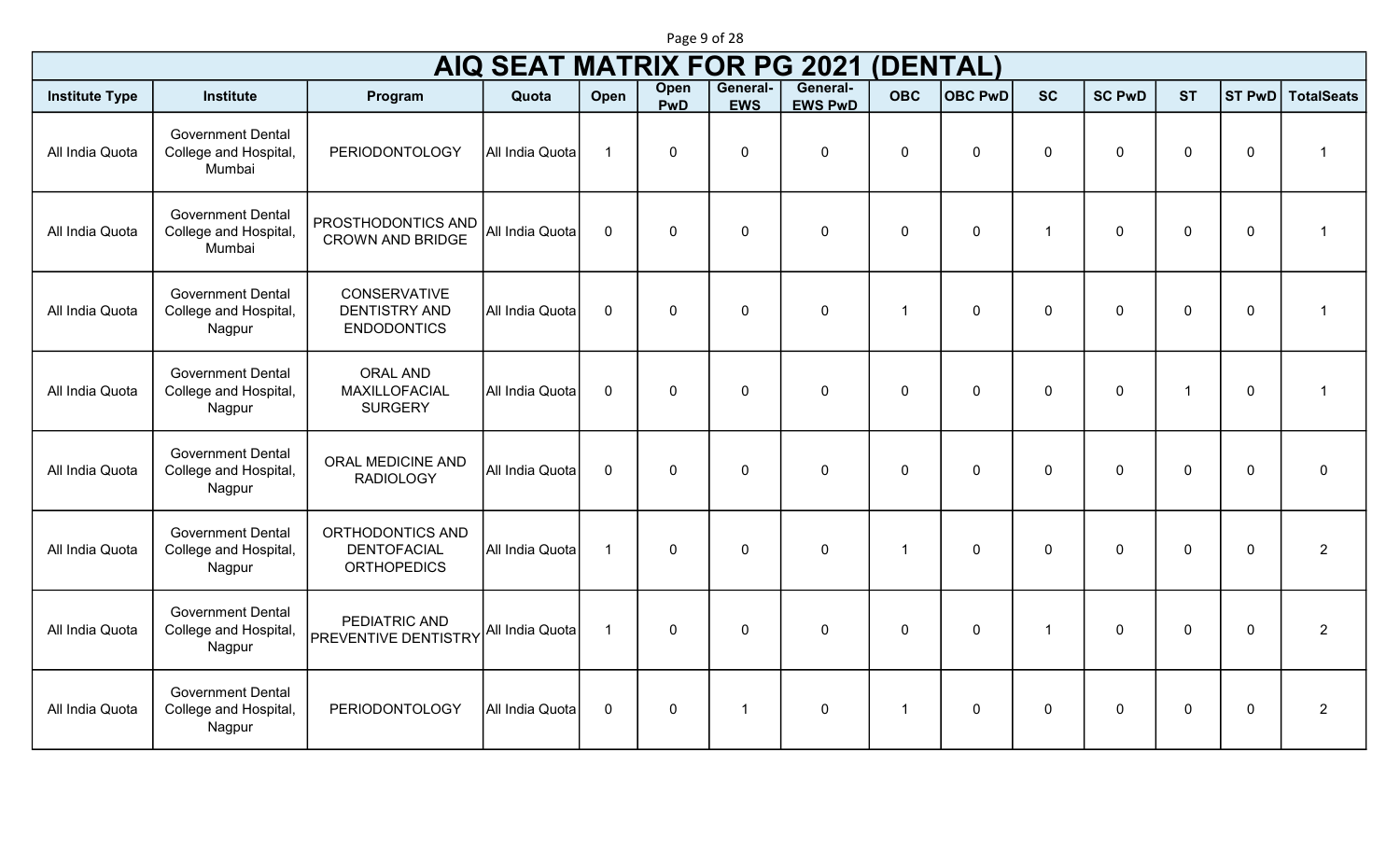|                       | <b>AIQ SEAT MATRIX FOR PG 2021</b><br><b>(DENTAL)</b>        |                                                                   |                 |                         |                    |                        |                            |              |                |                |               |              |               |                         |
|-----------------------|--------------------------------------------------------------|-------------------------------------------------------------------|-----------------|-------------------------|--------------------|------------------------|----------------------------|--------------|----------------|----------------|---------------|--------------|---------------|-------------------------|
| <b>Institute Type</b> | <b>Institute</b>                                             | Program                                                           | Quota           | Open                    | Open<br><b>PwD</b> | General-<br><b>EWS</b> | General-<br><b>EWS PwD</b> | <b>OBC</b>   | <b>OBC PwD</b> | <b>SC</b>      | <b>SC PwD</b> | <b>ST</b>    | <b>ST PwD</b> | <b>TotalSeats</b>       |
| All India Quota       | <b>Government Dental</b><br>College and Hospital,<br>Nagpur  | PROSTHODONTICS AND<br><b>CROWN AND BRIDGE</b>                     | All India Quota | $\overline{1}$          | $\mathbf 0$        | $\mathbf 0$            | $\mathbf 0$                | $\mathbf 0$  | $\mathbf 0$    | $\mathbf 0$    | $\mathbf 0$   | $\mathbf 0$  | $\mathbf 0$   | $\overline{1}$          |
| All India Quota       | <b>Government Dental</b><br>College and Hospital,<br>Patiala | <b>CONSERVATIVE</b><br><b>DENTISTRY AND</b><br><b>ENDODONTICS</b> | All India Quota | $\mathbf 0$             | $\mathbf 0$        | $\mathbf 0$            | $\mathbf 0$                | $\mathbf{1}$ | $\mathbf 0$    | $\mathbf 0$    | $\mathbf 0$   | 0            | $\mathbf 0$   | $\overline{1}$          |
| All India Quota       | <b>Government Dental</b><br>College and Hospital,<br>Patiala | PEDIATRIC AND<br><b>PREVENTIVE DENTISTRY</b>                      | All India Quota | $\overline{\mathbf{1}}$ | $\mathbf 0$        | $\mathbf 0$            | $\mathbf 0$                | $\mathbf 0$  | $\mathbf 0$    | $\mathbf 0$    | $\mathbf 0$   | 0            | $\mathbf 0$   | $\overline{1}$          |
| All India Quota       | <b>Government Dental</b><br>College and Hospital,<br>Patiala | PERIODONTOLOGY                                                    | All India Quota | $\overline{1}$          | 0                  | $\mathbf 0$            | $\mathbf 0$                | $\mathbf 0$  | $\mathbf 0$    | $\mathbf 0$    | $\mathbf 0$   | $\mathbf 0$  | $\mathbf 0$   | $\overline{1}$          |
| All India Quota       | <b>Government Dental</b><br>College and Hospital,<br>Patiala | PROSTHODONTICS AND<br><b>CROWN AND BRIDGE</b>                     | All India Quota | $\mathbf 0$             | $\mathbf 0$        | $\mathbf 0$            | $\mathbf 0$                | $\mathbf{1}$ | $\mathbf 0$    | $\mathbf 0$    | $\mathbf 0$   | $\mathbf{0}$ | $\mathbf 0$   | $\mathbf{1}$            |
| All India Quota       | <b>Government Dental</b><br>College and Hospital,<br>Shimla  | <b>CONSERVATIVE</b><br><b>DENTISTRY AND</b><br><b>ENDODONTICS</b> | All India Quota | $\overline{\mathbf{1}}$ | $\mathbf 0$        | $\mathbf 0$            | $\mathbf 0$                | $\mathbf 0$  | $\mathbf 0$    | $\mathbf 0$    | $\mathbf 0$   | $\mathbf 0$  | $\mathbf 0$   | $\overline{1}$          |
| All India Quota       | <b>Government Dental</b><br>College and Hospital,<br>Shimla  | <b>ORAL AND</b><br>MAXILLOFACIAL<br><b>SURGERY</b>                | All India Quota | $\mathbf 0$             | $\mathbf 0$        | 0                      | $\mathbf{0}$               | $\Omega$     | $\mathbf 0$    | $\overline{1}$ | $\mathbf 0$   | $\mathbf{0}$ | $\mathbf 0$   | $\overline{\mathbf{1}}$ |
| All India Quota       | <b>Government Dental</b><br>College and Hospital,<br>Shimla  | ORAL MEDICINE AND<br><b>RADIOLOGY</b>                             | All India Quota | $\mathbf 0$             | $\mathbf 0$        | $\mathbf{0}$           | 0                          | $\mathbf{0}$ | $\mathbf 0$    | $\mathbf 0$    | $\mathbf 0$   | $\mathbf{1}$ | $\mathbf 0$   | $\mathbf{1}$            |

Page 10 of 28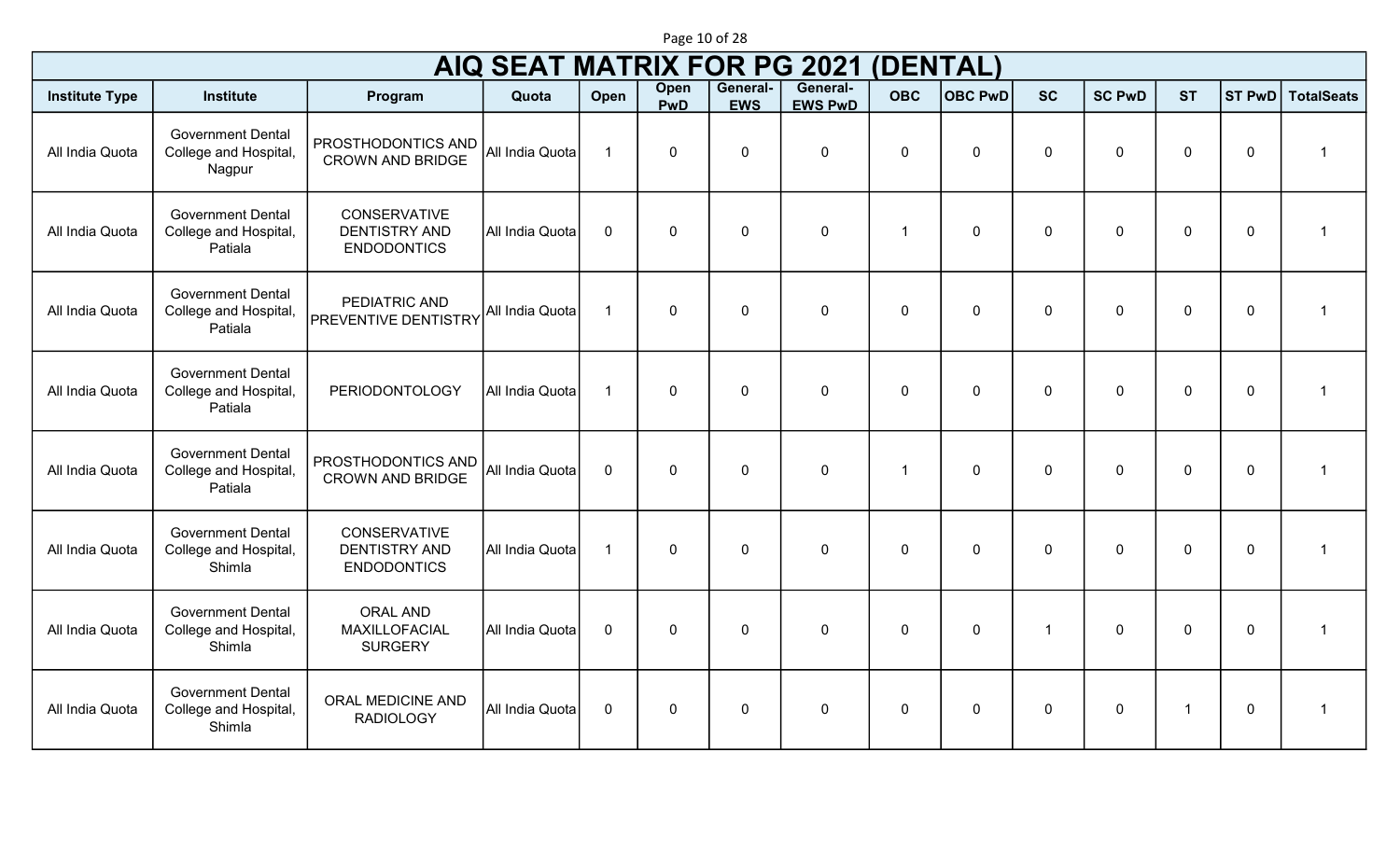|                       |                                                                 |                                                                   | <b>AIQ SEAT MATRIX FOR PG 2021</b> |                |                           |                        |                            | (DENTAL)       |                |              |               |                |                |                         |
|-----------------------|-----------------------------------------------------------------|-------------------------------------------------------------------|------------------------------------|----------------|---------------------------|------------------------|----------------------------|----------------|----------------|--------------|---------------|----------------|----------------|-------------------------|
| <b>Institute Type</b> | <b>Institute</b>                                                | Program                                                           | Quota                              | Open           | <b>Open</b><br><b>PwD</b> | General-<br><b>EWS</b> | General-<br><b>EWS PwD</b> | <b>OBC</b>     | <b>OBC PwD</b> | <b>SC</b>    | <b>SC PwD</b> | <b>ST</b>      | <b>ST PwD</b>  | <b>TotalSeats</b>       |
| All India Quota       | <b>Government Dental</b><br>College and Hospital,<br>Shimla     | ORTHODONTICS AND<br><b>DENTOFACIAL</b><br><b>ORTHOPEDICS</b>      | All India Quota                    | $\mathbf 0$    | $\mathbf{0}$              | $\mathbf{0}$           | $\mathbf 0$                | -1             | $\Omega$       | $\mathbf{0}$ | $\Omega$      | $\overline{0}$ | $\mathbf 0$    | -1                      |
| All India Quota       | <b>Government Dental</b><br>College and Hospital,<br>Shimla     | PEDIATRIC AND<br><b>PREVENTIVE DENTISTRY</b>                      | All India Quota                    | $\overline{1}$ | $\mathbf 0$               | $\overline{1}$         | $\mathbf 0$                | $\mathbf{0}$   | $\mathbf{0}$   | $\Omega$     | $\Omega$      | $\overline{0}$ | $\overline{0}$ | $\overline{2}$          |
| All India Quota       | <b>Government Dental</b><br>College and Hospital,<br>Shimla     | <b>PERIODONTOLOGY</b>                                             | All India Quota                    | $\overline{1}$ | $\Omega$                  | $\mathbf 0$            | $\mathbf 0$                | $\mathbf{0}$   | $\mathbf 0$    | $\mathbf 0$  | $\Omega$      | $\overline{0}$ | $\overline{0}$ | $\overline{\mathbf{1}}$ |
| All India Quota       | <b>Government Dental</b><br>College and Hospital,<br>Shimla     | PROSTHODONTICS AND<br><b>CROWN AND BRIDGE</b>                     | All India Quota                    | $\mathbf 0$    | $\Omega$                  | $\mathbf 0$            | $\mathbf 0$                | -1             | $\Omega$       | $\Omega$     | $\Omega$      | $\overline{0}$ | $\mathbf 0$    | $\overline{1}$          |
| All India Quota       | <b>Government Dental</b><br>College and Hospital,<br>Shimla     | PUBLIC HEALTH<br><b>DENTISTRY</b>                                 | All India Quota                    | $\mathbf 0$    | $\mathbf 0$               | $\mathbf 0$            | $\mathbf 0$                | $\Omega$       | $\Omega$       | -1           | $\Omega$      | $\overline{0}$ | $\overline{0}$ | -1                      |
| All India Quota       | <b>Government Dental</b><br>College and Hospital,<br>Vijayawada | <b>CONSERVATIVE</b><br><b>DENTISTRY AND</b><br><b>ENDODONTICS</b> | All India Quota                    | $\overline{2}$ | $\mathbf 0$               | $\mathbf 0$            | $\pmb{0}$                  | $\Omega$       | $\Omega$       | $\Omega$     | $\Omega$      | $\overline{0}$ | $\mathbf 0$    | $\overline{2}$          |
| All India Quota       | <b>Government Dental</b><br>College and Hospital,<br>Vijayawada | <b>ORAL AND</b><br>MAXILLOFACIAL<br><b>SURGERY</b>                | All India Quota                    | $\overline{1}$ | $\mathbf 0$               | $\mathbf 0$            | $\mathbf 0$                | $\overline{1}$ | $\Omega$       | $\Omega$     | $\Omega$      | $\overline{0}$ | $\overline{0}$ | $\overline{2}$          |
| All India Quota       | <b>Government Dental</b><br>College and Hospital,<br>Vijayawada | PERIODONTOLOGY                                                    | All India Quota                    | $\overline{2}$ | $\mathbf 0$               | $\mathbf 0$            | $\pmb{0}$                  | $\mathbf{0}$   | $\mathbf{0}$   | $\mathbf 0$  | $\mathbf 0$   | $\overline{0}$ | $\overline{0}$ | $\overline{2}$          |

Page 11 of 28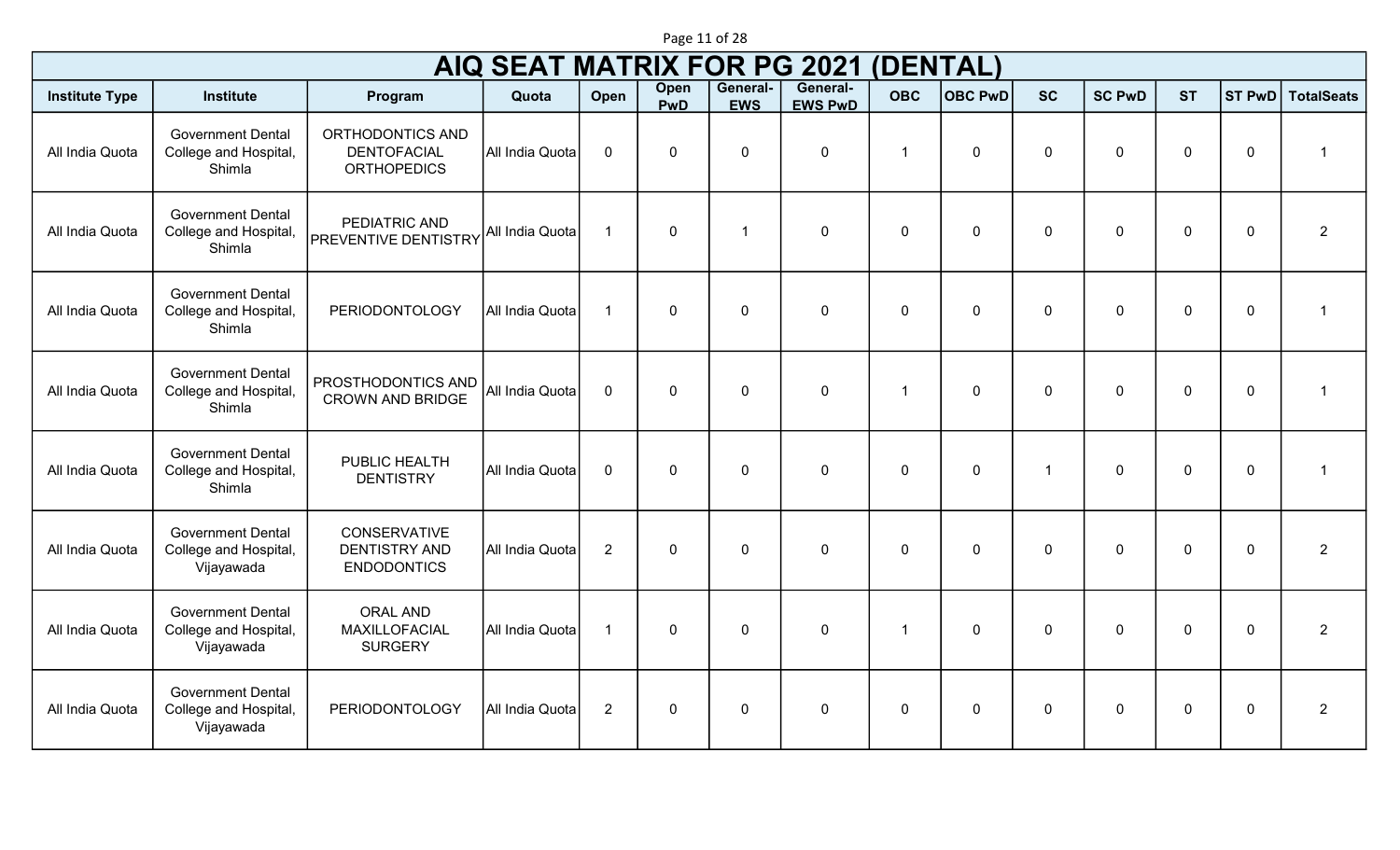|                       | Page 12 of 28                                                                   |                                                                               |                                    |                      |                    |                        |                            |                 |                |                      |               |                |                |                   |
|-----------------------|---------------------------------------------------------------------------------|-------------------------------------------------------------------------------|------------------------------------|----------------------|--------------------|------------------------|----------------------------|-----------------|----------------|----------------------|---------------|----------------|----------------|-------------------|
|                       |                                                                                 |                                                                               | <b>AIQ SEAT MATRIX FOR PG 2021</b> |                      |                    |                        |                            | <b>(DENTAL)</b> |                |                      |               |                |                |                   |
| <b>Institute Type</b> | <b>Institute</b>                                                                | Program                                                                       | Quota                              | Open                 | Open<br><b>PwD</b> | General-<br><b>EWS</b> | General-<br><b>EWS PwD</b> | <b>OBC</b>      | <b>OBC PwD</b> | <b>SC</b>            | <b>SC PwD</b> | <b>ST</b>      | <b>ST PwD</b>  | <b>TotalSeats</b> |
| All India Quota       | <b>Government Dental</b><br><b>College and Research</b><br>Institute, Bangalore | <b>CONSERVATIVE</b><br><b>DENTISTRY AND</b><br><b>ENDODONTICS</b>             | All India Quota                    | $\overline{1}$       | $\mathbf 0$        | $\mathbf 0$            | $\mathbf 0$                | $\mathbf 0$     | $\mathbf 0$    | $\mathbf 0$          | $\mathbf 0$   | $\overline{0}$ | $\overline{0}$ | -1                |
| All India Quota       | <b>Government Dental</b><br><b>College and Research</b><br>Institute, Bangalore | <b>ORAL AND</b><br>MAXILLOFACIAL<br>PATHOLOGY AND ORAL<br><b>MICROBIOLOGY</b> | All India Quota                    | $\mathbf 0$          | $\mathbf 0$        | -1                     | $\mathbf 0$                | -1              | $\mathbf{0}$   | $\mathbf 0$          | $\mathbf 0$   | $\overline{0}$ | $\mathbf 0$    | $\overline{2}$    |
| All India Quota       | <b>Government Dental</b><br><b>College and Research</b><br>Institute, Bangalore | <b>ORAL AND</b><br>MAXILLOFACIAL<br><b>SURGERY</b>                            | All India Quota                    | $\overline{1}$       | $\mathbf 0$        | $\mathbf 0$            | $\mathbf 0$                | $\mathbf 0$     | $\mathbf 0$    | $\mathbf 0$          | $\mathbf 0$   | $\overline{0}$ | $\overline{0}$ |                   |
| All India Quota       | <b>Government Dental</b><br><b>College and Research</b><br>Institute, Bangalore | ORAL MEDICINE AND<br><b>RADIOLOGY</b>                                         | All India Quota                    | $\mathbf 0$          | -1                 | $\mathbf 0$            | $\mathbf 0$                | -1              | $\mathbf 0$    | $\mathbf 0$          | $\mathbf 0$   | $\overline{0}$ | $\mathbf 0$    | $\overline{2}$    |
| All India Quota       | <b>Government Dental</b><br>College and Research<br>Institute, Bangalore        | ORTHODONTICS AND<br><b>DENTOFACIAL</b><br><b>ORTHOPEDICS</b>                  | All India Quota                    | $\mathbf 0$          | $\mathbf 0$        | $\mathbf 0$            | $\mathbf 0$                | $\mathbf 0$     | $\mathbf 0$    | $\blacktriangleleft$ | $\mathbf 0$   | $\overline{0}$ | $\overline{0}$ | -1                |
| All India Quota       | <b>Government Dental</b><br>College and Research<br>Institute, Bangalore        | PEDIATRIC AND<br><b>PREVENTIVE DENTISTRY</b>                                  | All India Quota                    | $\blacktriangleleft$ | $\mathbf 0$        | $\mathbf 0$            | $\mathbf 0$                | $\mathbf 0$     | $\mathbf 0$    | $\Omega$             | $\mathbf 0$   | $\overline{1}$ | $\mathbf 0$    | $\overline{2}$    |
| All India Quota       | <b>Government Dental</b><br>College and Research<br>Institute, Bangalore        | <b>PERIODONTOLOGY</b>                                                         | All India Quota                    | $\overline{0}$       | $\Omega$           | $\mathbf 0$            | $\mathbf 0$                | -1              | $\Omega$       | $\Omega$             | $\Omega$      | $\overline{0}$ | $\mathbf 0$    | $\overline{1}$    |
| All India Quota       | <b>Government Dental</b><br><b>College and Research</b><br>Institute, Bangalore | PROSTHODONTICS AND<br><b>CROWN AND BRIDGE</b>                                 | All India Quota                    | $\mathbf 0$          | $\mathbf 0$        | -1                     | $\mathbf 0$                | $\mathbf 0$     | $\mathbf 0$    | $\Omega$             | $\mathbf 0$   | $\overline{0}$ | $\overline{0}$ |                   |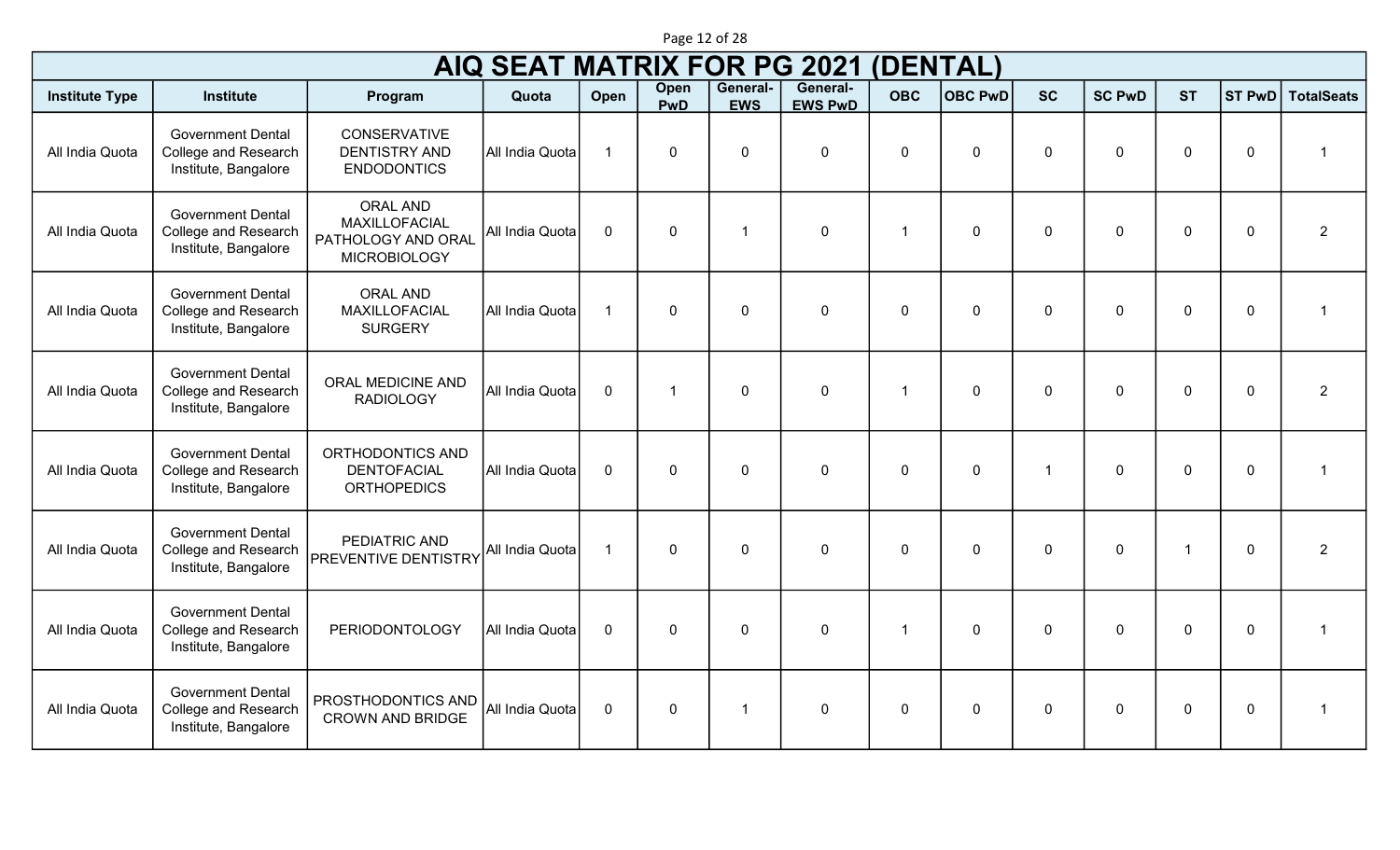|                       |                                                                          |                                                                               | <b>AIQ SEAT MATRIX FOR PG 2021</b> |                |                |                        |                            |                | <b>DENTAL)</b> |                          |               |                |               |                   |
|-----------------------|--------------------------------------------------------------------------|-------------------------------------------------------------------------------|------------------------------------|----------------|----------------|------------------------|----------------------------|----------------|----------------|--------------------------|---------------|----------------|---------------|-------------------|
| <b>Institute Type</b> | <b>Institute</b>                                                         | Program                                                                       | Quota                              | Open           | Open<br>PwD    | General-<br><b>EWS</b> | General-<br><b>EWS PwD</b> | <b>OBC</b>     | <b>OBC PwD</b> | <b>SC</b>                | <b>SC PwD</b> | <b>ST</b>      | <b>ST PwD</b> | <b>TotalSeats</b> |
| All India Quota       | <b>Government Dental</b><br>College and Research<br>Institute, Bangalore | PUBLIC HEALTH<br><b>DENTISTRY</b>                                             | All India Quota                    | $\mathbf 0$    | $\overline{0}$ | $\mathbf 0$            | 0                          | $\overline{1}$ | $\mathbf 0$    | $\overline{\phantom{a}}$ | 0             | $\Omega$       | $\mathbf 0$   | $\overline{2}$    |
| All India Quota       | <b>Government Dental</b><br>College Hospital,<br>Hyderbad                | CONSERVATIVE<br><b>DENTISTRY AND</b><br><b>ENDODONTICS</b>                    | All India Quota                    | $\overline{1}$ | 0              | $\mathbf 0$            | $\mathbf 0$                | $\overline{1}$ | $\mathbf 0$    | 0                        | 0             | $\mathbf 0$    | $\mathbf 0$   | $\overline{2}$    |
| All India Quota       | <b>Government Dental</b><br>College Hospital,<br>Hyderbad                | <b>ORAL AND</b><br>MAXILLOFACIAL<br>PATHOLOGY AND ORAL<br><b>MICROBIOLOGY</b> | All India Quota                    | $\mathbf 0$    | 0              | $\mathbf 0$            | $\mathbf 0$                | $\mathbf 0$    | $\mathbf 0$    | -1                       | 0             | $\mathbf 0$    | $\mathbf 0$   | $\overline{1}$    |
| All India Quota       | <b>Government Dental</b><br>College Hospital,<br>Hyderbad                | <b>ORAL AND</b><br>MAXILLOFACIAL<br><b>SURGERY</b>                            | All India Quota                    | $\overline{1}$ | 0              | $\overline{0}$         | $\mathbf 0$                | $\Omega$       | $\Omega$       | $\Omega$                 | 0             | $\overline{ }$ | $\mathbf 0$   | $\overline{2}$    |
| All India Quota       | <b>Government Dental</b><br>College Hospital,<br>Hyderbad                | ORAL MEDICINE AND<br><b>RADIOLOGY</b>                                         | All India Quota                    | $\mathbf 0$    | $\overline{0}$ | $\overline{1}$         | $\mathbf 0$                | $\Omega$       | $\overline{1}$ | 0                        | 0             | $\mathbf 0$    | $\mathbf 0$   | $\overline{2}$    |
| All India Quota       | <b>Government Dental</b><br>College Hospital,<br>Hyderbad                | ORTHODONTICS AND<br><b>DENTOFACIAL</b><br><b>ORTHOPEDICS</b>                  | All India Quota                    | $\mathbf 0$    | 0              | $\mathbf 0$            | $\mathbf 0$                | $\overline{1}$ | $\mathbf 0$    | -1                       | 0             | $\mathbf 0$    | $\mathbf 0$   | $\overline{2}$    |
| All India Quota       | <b>Government Dental</b><br>College Hospital,<br>Hyderbad                | PEDIATRIC AND<br><b>PREVENTIVE DENTISTRY</b>                                  | All India Quota                    | $\overline{2}$ | 0              | $\mathbf 0$            | $\mathbf 0$                | $\mathbf 0$    | $\mathbf 0$    | 0                        | 0             | $\mathbf 0$    | $\mathbf 0$   | $\overline{2}$    |
| All India Quota       | <b>Government Dental</b><br>College Hospital,<br>Hyderbad                | <b>PERIODONTOLOGY</b>                                                         | All India Quota                    | $\overline{2}$ | $\mathbf 0$    | 0                      | $\mathbf 0$                | $\Omega$       | $\Omega$       | $\Omega$                 | 0             | $\Omega$       | $\mathbf 0$   | $\overline{2}$    |

Page 13 of 28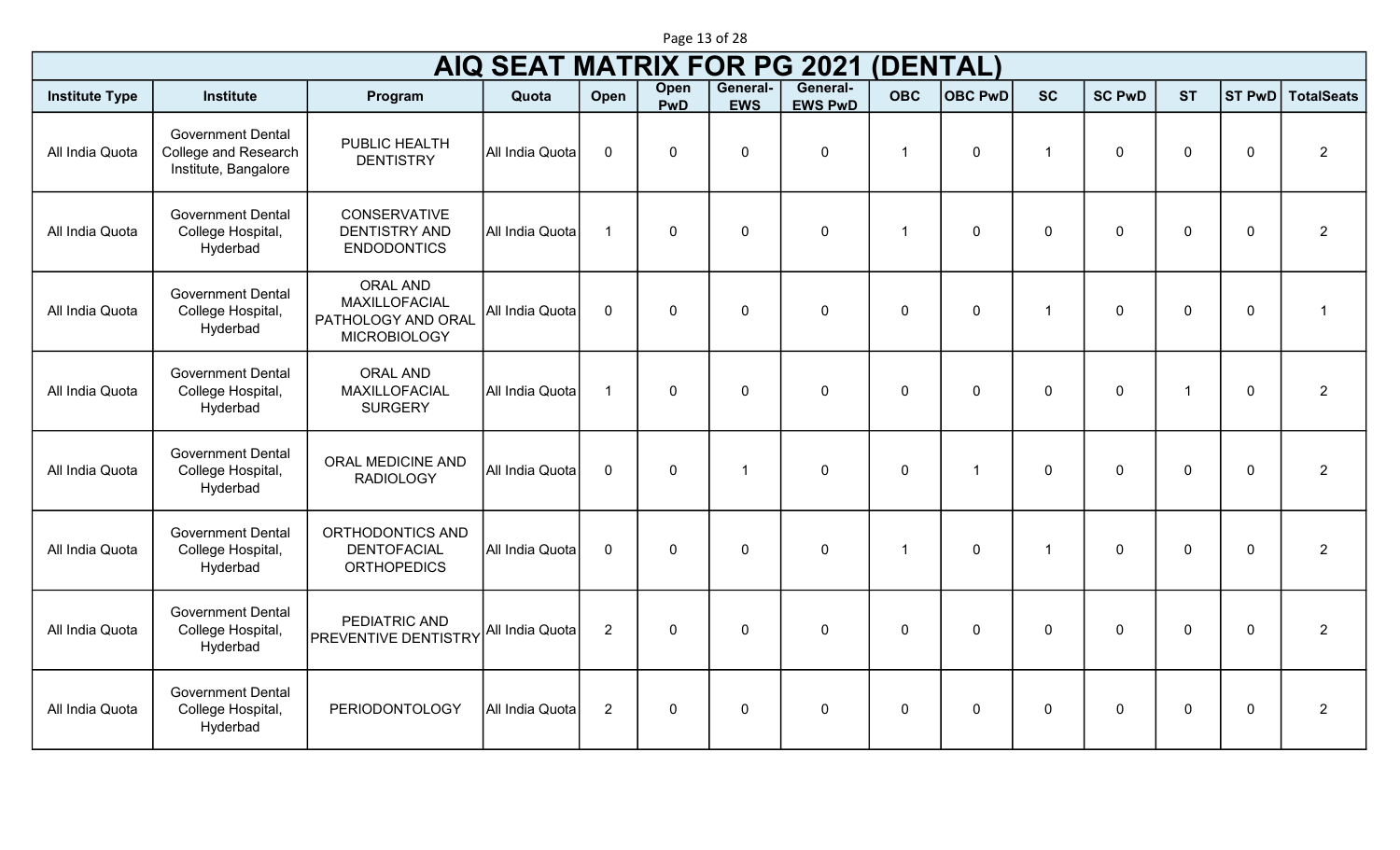|                       | <b>AIQ SEAT MATRIX FOR PG 2021</b><br><b>(DENTAL)</b><br>General-<br>General- |                                                                               |                 |                |                |                         |                |              |                |                |               |             |               |                   |  |
|-----------------------|-------------------------------------------------------------------------------|-------------------------------------------------------------------------------|-----------------|----------------|----------------|-------------------------|----------------|--------------|----------------|----------------|---------------|-------------|---------------|-------------------|--|
| <b>Institute Type</b> | <b>Institute</b>                                                              | Program                                                                       | Quota           | Open           | Open<br>PwD    | <b>EWS</b>              | <b>EWS PwD</b> | <b>OBC</b>   | <b>OBC PwD</b> | <b>SC</b>      | <b>SC PwD</b> | <b>ST</b>   | <b>ST PwD</b> | <b>TotalSeats</b> |  |
| All India Quota       | <b>Government Dental</b><br>College Hospital,<br>Hyderbad                     | PROSTHODONTICS AND<br><b>CROWN AND BRIDGE</b>                                 | All India Quota | $\overline{2}$ | $\mathbf 0$    | $\mathbf 0$             | $\mathbf 0$    | $\mathbf 0$  | $\mathbf 0$    | $\mathbf 0$    | $\Omega$      | $\mathbf 0$ | $\mathbf 0$   | $\overline{2}$    |  |
| All India Quota       | <b>Government Dental</b><br>College Hospital,<br>Hyderbad                     | PUBLIC HEALTH<br><b>DENTISTRY</b>                                             | All India Quota | $\mathbf 0$    | $\mathbf 0$    | $\mathbf 0$             | $\mathbf 0$    | $\mathbf{1}$ | $\mathbf 0$    | $\mathbf 0$    | $\mathbf{1}$  | $\mathbf 0$ | $\mathbf 0$   | $\overline{2}$    |  |
| All India Quota       | <b>Government Dental</b><br>College, Chennai                                  | <b>CONSERVATIVE</b><br><b>DENTISTRY AND</b><br><b>ENDODONTICS</b>             | All India Quota | $\mathbf 0$    | $\overline{1}$ | $\mathbf 0$             | $\mathbf 0$    | $\mathbf 0$  | $\mathbf 0$    | $\overline{1}$ | $\mathbf 0$   | 1           | $\mathbf 0$   | $\mathbf{3}$      |  |
| All India Quota       | <b>Government Dental</b><br>College, Chennai                                  | <b>ORAL AND</b><br>MAXILLOFACIAL<br>PATHOLOGY AND ORAL<br><b>MICROBIOLOGY</b> | All India Quota | $\mathbf 0$    | $\mathbf 0$    | $\mathbf 0$             | $\mathbf 0$    | $\mathbf{1}$ | $\mathbf 0$    | $\mathbf 0$    | $\mathbf 0$   | $\mathbf 0$ | $\mathbf 0$   | $\overline{1}$    |  |
| All India Quota       | <b>Government Dental</b><br>College, Chennai                                  | <b>ORAL AND</b><br>MAXILLOFACIAL<br><b>SURGERY</b>                            | All India Quota | $\overline{2}$ | $\mathbf 0$    | $\overline{\mathbf{1}}$ | $\mathbf 0$    | $\mathbf 0$  | $\mathbf 0$    | $\mathbf 0$    | $\mathbf 0$   | $\mathbf 0$ | $\mathbf 0$   | $\mathbf{3}$      |  |
| All India Quota       | <b>Government Dental</b><br>College, Chennai                                  | <b>ORAL MEDICINE AND</b><br><b>RADIOLOGY</b>                                  | All India Quota | $\mathbf 0$    | $\mathbf 0$    | $\mathbf 0$             | $\mathbf 0$    | $\mathbf 1$  | $\mathbf 0$    | $\mathbf{1}$   | $\mathbf 0$   | $\mathbf 0$ | $\mathbf 0$   | $\overline{2}$    |  |
| All India Quota       | <b>Government Dental</b><br>College, Chennai                                  | ORTHODONTICS AND<br><b>DENTOFACIAL</b><br><b>ORTHOPEDICS</b>                  | All India Quota | $\overline{1}$ | $\mathbf 0$    | $\overline{1}$          | $\mathbf 0$    | $\mathbf{1}$ | $\mathbf 0$    | $\mathbf 0$    | $\mathbf 0$   | $\mathbf 0$ | $\mathbf 0$   | $\mathbf{3}$      |  |
| All India Quota       | <b>Government Dental</b><br>College, Chennai                                  | <b>PERIODONTOLOGY</b>                                                         | All India Quota | $\overline{2}$ | $\pmb{0}$      | $\mathbf 0$             | $\mathbf 0$    | $\mathbf{1}$ | $\mathbf 0$    | $\mathbf 0$    | $\mathbf 0$   | $\mathbf 0$ | $\mathbf 0$   | $\mathbf{3}$      |  |

Page 14 of 28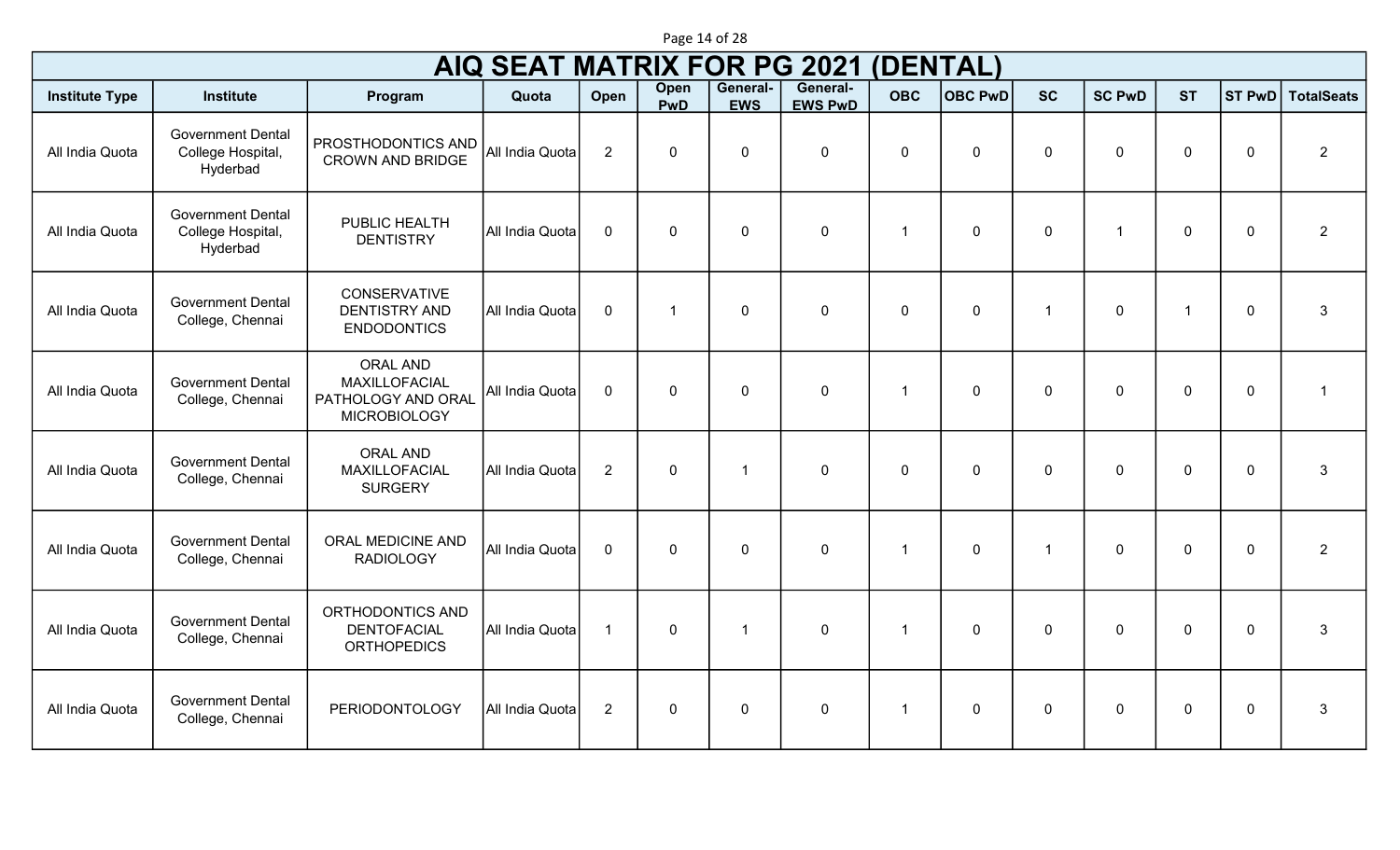|                       | (DENTAL)<br>AIQ SEAT MATRIX FOR PG 2021<br>General-<br>General-<br>Open |                                                                               |                 |                |                |             |                |                |                |                |               |              |               |                         |  |
|-----------------------|-------------------------------------------------------------------------|-------------------------------------------------------------------------------|-----------------|----------------|----------------|-------------|----------------|----------------|----------------|----------------|---------------|--------------|---------------|-------------------------|--|
| <b>Institute Type</b> | <b>Institute</b>                                                        | Program                                                                       | Quota           | Open           | PwD            | <b>EWS</b>  | <b>EWS PwD</b> | <b>OBC</b>     | <b>OBC PwD</b> | <b>SC</b>      | <b>SC PwD</b> | <b>ST</b>    | <b>ST PwD</b> | <b>TotalSeats</b>       |  |
| All India Quota       | <b>Government Dental</b><br>College, Chennai                            | PROSTHODONTICS AND<br><b>CROWN AND BRIDGE</b>                                 | All India Quota | $\mathbf 0$    | $\overline{0}$ | $\mathbf 0$ | $\mathbf 0$    | $\mathbf 1$    | $\mathbf 0$    | $\overline{1}$ | $\mathbf 0$   | 1            | $\mathbf 0$   | $\mathbf{3}$            |  |
| All India Quota       | <b>Government Dental</b><br>College, Chennai                            | PUBLIC HEALTH<br><b>DENTISTRY</b>                                             | All India Quota | $\overline{1}$ | 0              | $\mathbf 0$ | $\mathbf 0$    | $\mathbf 0$    | $\mathbf 0$    | $\mathbf 0$    | $\pmb{0}$     | $\mathbf 0$  | $\mathbf 0$   | $\overline{1}$          |  |
| All India Quota       | <b>Government Dental</b><br>College, Kottayam                           | CONSERVATIVE<br><b>DENTISTRY AND</b><br><b>ENDODONTICS</b>                    | All India Quota | $\overline{1}$ | 0              | $\mathbf 0$ | $\mathbf 0$    | $\mathbf 0$    | $\mathbf 0$    | $\mathbf 0$    | $\mathbf 0$   | $\mathbf 0$  | $\mathbf 0$   | $\overline{1}$          |  |
| All India Quota       | <b>Government Dental</b><br>College, Kottayam                           | <b>ORAL AND</b><br>MAXILLOFACIAL<br>PATHOLOGY AND ORAL<br><b>MICROBIOLOGY</b> | All India Quota | $\overline{1}$ | 0              | $\mathbf 0$ | $\mathbf 0$    | $\mathbf 0$    | $\mathbf 0$    | $\mathbf 0$    | $\mathbf 0$   | $\mathbf 0$  | $\mathbf 0$   | $\overline{\mathbf{1}}$ |  |
| All India Quota       | <b>Government Dental</b><br>College, Kottayam                           | <b>ORAL AND</b><br>MAXILLOFACIAL<br><b>SURGERY</b>                            | All India Quota | $\overline{2}$ | 0              | 0           | $\mathbf 0$    | $\overline{1}$ | $\mathbf 0$    | $\mathbf 0$    | $\mathbf 0$   | $\mathbf 0$  | $\mathbf 0$   | $\mathbf{3}$            |  |
| All India Quota       | <b>Government Dental</b><br>College, Kottayam                           | ORAL MEDICINE AND<br><b>RADIOLOGY</b>                                         | All India Quota | $\overline{1}$ | $\overline{0}$ | $\mathbf 0$ | $\mathbf 0$    | $\mathbf 0$    | $\mathbf 0$    | $\mathbf 0$    | $\mathbf 0$   | $\mathbf 0$  | $\mathbf 0$   | $\overline{1}$          |  |
| All India Quota       | <b>Government Dental</b><br>College, Kottayam                           | ORTHODONTICS AND<br><b>DENTOFACIAL</b><br><b>ORTHOPEDICS</b>                  | All India Quota | $\mathbf 0$    | 0              | $\mathbf 0$ | $\mathbf 0$    | $\mathbf{1}$   | $\mathbf 0$    | $\mathbf{1}$   | $\mathbf 0$   | $\mathbf{0}$ | $\mathbf 0$   | $\overline{2}$          |  |
| All India Quota       | <b>Government Dental</b><br>College, Kottayam                           | PEDIATRIC AND<br><b>PREVENTIVE DENTISTRY</b>                                  | All India Quota | $\mathbf 0$    | 0              | 1           | 0              | $\mathbf 0$    | 0              | $\mathbf 0$    | $\mathbf 0$   | $\mathbf{1}$ | $\mathbf 0$   | $\overline{2}$          |  |

Page 15 of 28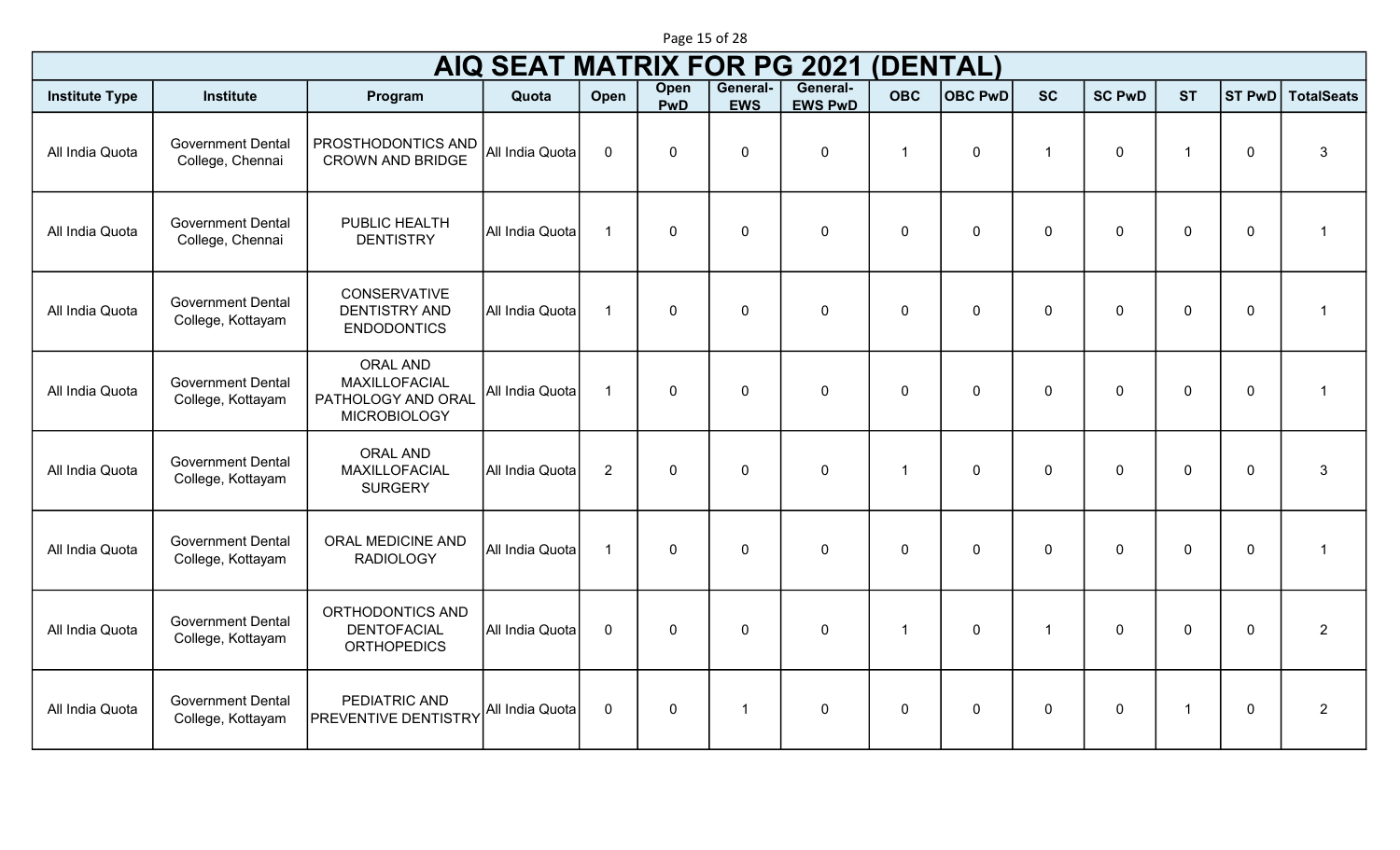|                       |                                                |                                                                               | <b>AIQ SEAT MATRIX FOR PG 2021</b> |                         |              |                        |                            | (DENTAL)       |                |              |               |             |               |                   |
|-----------------------|------------------------------------------------|-------------------------------------------------------------------------------|------------------------------------|-------------------------|--------------|------------------------|----------------------------|----------------|----------------|--------------|---------------|-------------|---------------|-------------------|
| <b>Institute Type</b> | <b>Institute</b>                               | Program                                                                       | Quota                              | Open                    | Open<br>PwD  | General-<br><b>EWS</b> | General-<br><b>EWS PwD</b> | <b>OBC</b>     | <b>OBC PwD</b> | <b>SC</b>    | <b>SC PwD</b> | <b>ST</b>   | <b>ST PwD</b> | <b>TotalSeats</b> |
| All India Quota       | <b>Government Dental</b><br>College, Kottayam  | PERIODONTOLOGY                                                                | All India Quota                    | $\overline{\mathbf{1}}$ | $\mathbf 0$  | $\mathbf 0$            | $\mathbf 0$                | $\mathbf 0$    | $\mathbf 0$    | $\mathbf 0$  | $\mathbf 0$   | $\mathbf 0$ | $\mathbf 0$   | $\overline{1}$    |
| All India Quota       | <b>Government Dental</b><br>College, Kottayam  | PROSTHODONTICS AND<br><b>CROWN AND BRIDGE</b>                                 | All India Quota                    | $\overline{1}$          | $\mathbf 0$  | $\mathbf 0$            | $\mathbf 0$                | $\overline{1}$ | $\Omega$       | $\mathbf 0$  | $\mathbf 0$   | $\mathbf 0$ | $\mathbf 0$   | $\overline{2}$    |
| All India Quota       | <b>Government Dental</b><br>College, Kottayam  | PUBLIC HEALTH<br><b>DENTISTRY</b>                                             | All India Quota                    | $\mathbf 0$             | $\mathbf 0$  | $\mathbf 0$            | $\mathbf 0$                | $\mathbf 0$    | $\mathbf 0$    | -1           | $\mathbf 0$   | $\mathbf 0$ | $\mathbf 0$   | $\mathbf{1}$      |
| All India Quota       | <b>Government Dental</b><br>College, Kozhikode | <b>CONSERVATIVE</b><br><b>DENTISTRY AND</b><br><b>ENDODONTICS</b>             | All India Quota                    | $\overline{1}$          | $\mathbf 0$  | $\mathbf 0$            | $\mathbf 0$                | $\overline{1}$ | $\mathbf 0$    | $\mathbf{0}$ | $\mathbf 0$   | $\mathbf 0$ | $\mathbf 0$   | $\overline{2}$    |
| All India Quota       | <b>Government Dental</b><br>College, Kozhikode | <b>ORAL AND</b><br>MAXILLOFACIAL<br>PATHOLOGY AND ORAL<br><b>MICROBIOLOGY</b> | All India Quota                    | $\overline{1}$          | $\mathbf{0}$ | $\mathbf 0$            | $\mathbf 0$                | $\mathbf{0}$   | $\mathbf{0}$   | $\Omega$     | $\Omega$      | $\mathbf 0$ | $\mathbf 0$   | $\overline{1}$    |
| All India Quota       | <b>Government Dental</b><br>College, Kozhikode | <b>ORAL AND</b><br>MAXILLOFACIAL<br><b>SURGERY</b>                            | All India Quota                    | $\overline{1}$          | $\mathbf 0$  | $\mathbf 0$            | $\mathbf 0$                | $\mathbf 0$    | $\mathbf 0$    | $\mathbf{0}$ | $\mathbf{0}$  | $\mathbf 0$ | $\mathbf 0$   | $\mathbf{1}$      |
| All India Quota       | <b>Government Dental</b><br>College, Kozhikode | ORAL MEDICINE AND<br><b>RADIOLOGY</b>                                         | All India Quota                    | $\mathbf 0$             | $\mathbf 0$  | $\mathbf 0$            | 0                          | $\overline{1}$ | $\mathbf{0}$   | $\mathbf{0}$ | $\mathbf{0}$  | $\mathbf 0$ | $\mathbf 0$   | $\mathbf{1}$      |
| All India Quota       | <b>Government Dental</b><br>College, Kozhikode | ORTHODONTICS AND<br><b>DENTOFACIAL</b><br><b>ORTHOPEDICS</b>                  | All India Quota                    | $\mathbf 0$             | $\mathbf 0$  | $\mathbf 0$            | $\mathbf 0$                | $\Omega$       | $\Omega$       | -1           | $\Omega$      | $\mathbf 0$ | $\mathbf 0$   | $\mathbf{1}$      |

Page 16 of 28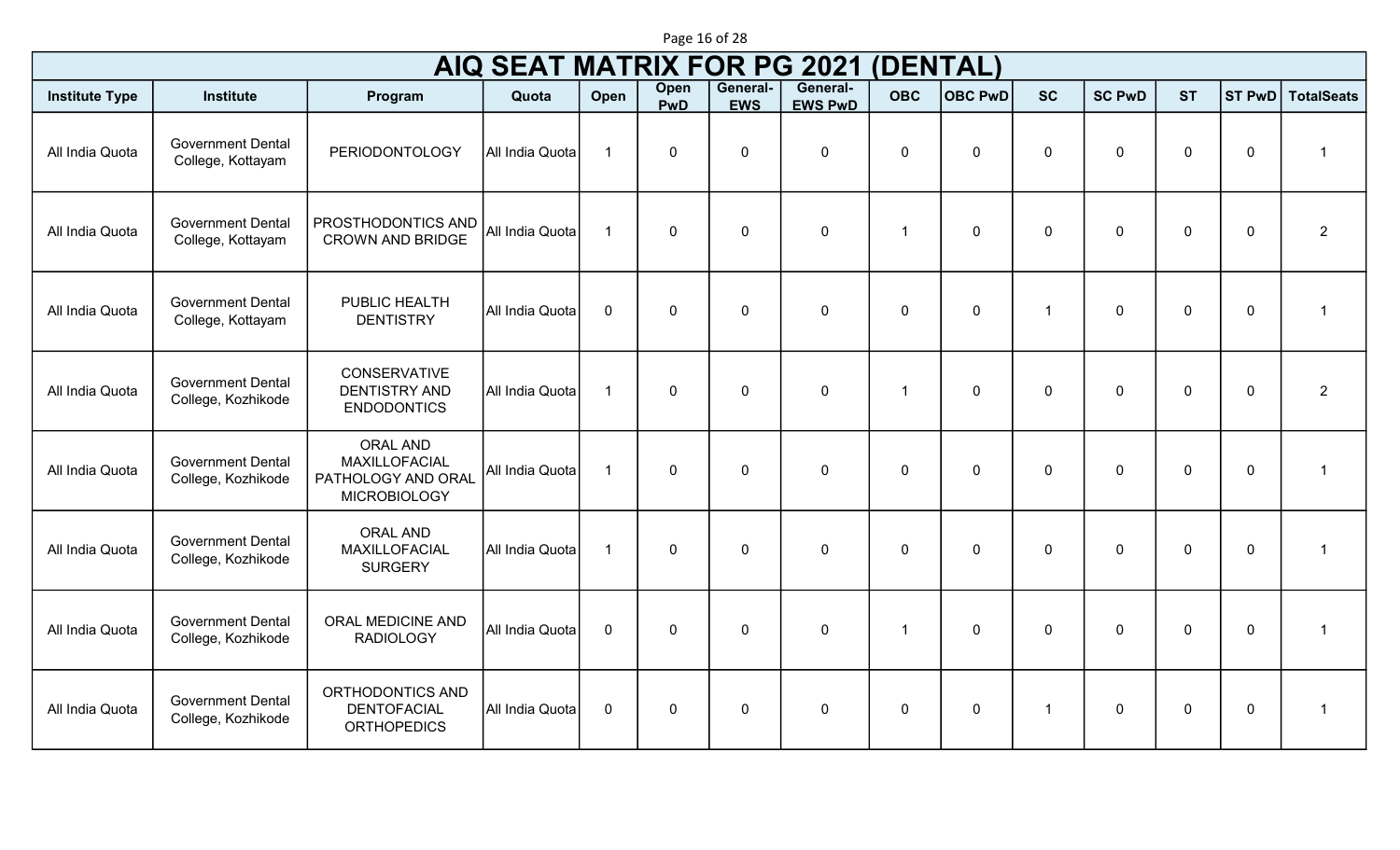|                       | <b>AIQ SEAT MATRIX FOR PG 2021</b><br><b>(DENTAL)</b>      |                                                                                      |                 |                |             |                        |                            |                |                |              |               |             |             |                   |  |
|-----------------------|------------------------------------------------------------|--------------------------------------------------------------------------------------|-----------------|----------------|-------------|------------------------|----------------------------|----------------|----------------|--------------|---------------|-------------|-------------|-------------------|--|
| <b>Institute Type</b> | <b>Institute</b>                                           | Program                                                                              | Quota           | Open           | Open<br>PwD | General-<br><b>EWS</b> | General-<br><b>EWS PwD</b> | <b>OBC</b>     | <b>OBC PwD</b> | <b>SC</b>    | <b>SC PwD</b> | <b>ST</b>   | ST PwD      | <b>TotalSeats</b> |  |
| All India Quota       | <b>Government Dental</b><br>College, Kozhikode             | PEDIATRIC AND<br><b>PREVENTIVE DENTISTRY</b>                                         | All India Quota | $\mathbf 0$    | $\mathbf 0$ | $\mathbf 0$            | $\mathbf 0$                | $\mathbf 0$    | $\mathbf 0$    | $\mathbf 0$  | $\mathbf 0$   | $\mathbf 1$ | $\mathbf 0$ | $\overline{1}$    |  |
| All India Quota       | <b>Government Dental</b><br>College, Kozhikode             | <b>PERIODONTOLOGY</b>                                                                | All India Quota | $\mathbf 0$    | $\mathbf 0$ | $\mathbf{1}$           | $\overline{0}$             | $\mathbf 0$    | $\mathbf 0$    | $\mathbf 0$  | $\mathbf 0$   | $\mathbf 0$ | $\mathbf 0$ | $\overline{1}$    |  |
| All India Quota       | <b>Government Dental</b><br>College, Kozhikode             | PROSTHODONTICS AND<br><b>CROWN AND BRIDGE</b>                                        | All India Quota | $\mathbf 0$    | $\mathbf 0$ | $\mathbf 0$            | $\overline{0}$             | $\overline{1}$ | $\mathbf 0$    | $\mathbf 0$  | $\mathbf 0$   | $\mathbf 0$ | $\mathbf 0$ | $\overline{1}$    |  |
| All India Quota       | <b>Government Dental</b><br>College,<br>Thiruvananthapuram | <b>CONSERVATIVE</b><br><b>DENTISTRY AND</b><br><b>ENDODONTICS</b>                    | All India Quota | $\overline{2}$ | $\mathbf 0$ | $\mathbf 0$            | $\mathbf 0$                | $\mathbf 0$    | $\mathbf 0$    | $\mathbf 0$  | $\mathbf 0$   | $\mathbf 0$ | $\mathbf 0$ | $\overline{2}$    |  |
| All India Quota       | <b>Government Dental</b><br>College,<br>Thiruvananthapuram | <b>ORAL AND</b><br><b>MAXILLOFACIAL</b><br>PATHOLOGY AND ORAL<br><b>MICROBIOLOGY</b> | All India Quota | $\mathbf 0$    | $\mathbf 0$ | $\mathbf 0$            | $\mathbf 0$                | $\overline{1}$ | $\mathbf 0$    | $\mathbf{1}$ | $\mathbf 0$   | $\mathbf 0$ | $\mathbf 0$ | $\overline{2}$    |  |
| All India Quota       | <b>Government Dental</b><br>College,<br>Thiruvananthapuram | <b>ORAL AND</b><br>MAXILLOFACIAL<br><b>SURGERY</b>                                   | All India Quota | 2              | $\mathbf 0$ | $\mathbf 0$            | $\overline{0}$             | $\mathbf{0}$   | $\mathbf 0$    | $\mathbf 0$  | $\mathbf{0}$  | $\mathbf 0$ | $\mathbf 0$ | 2                 |  |
| All India Quota       | <b>Government Dental</b><br>College,<br>Thiruvananthapuram | ORAL MEDICINE AND<br><b>RADIOLOGY</b>                                                | All India Quota | $\mathbf 0$    | $\mathbf 0$ | $\mathbf 0$            | $\overline{0}$             | $\overline{1}$ | $\mathbf 0$    | $\mathbf 0$  | $\mathbf 0$   | $\mathbf 0$ | $\mathbf 0$ | $\overline{1}$    |  |
| All India Quota       | <b>Government Dental</b><br>College,<br>Thiruvananthapuram | ORTHODONTICS AND<br><b>DENTOFACIAL</b><br><b>ORTHOPEDICS</b>                         | All India Quota | $\mathbf 0$    | $\mathbf 0$ | $\mathbf{1}$           | $\overline{0}$             | $\mathbf 0$    | $\mathbf 0$    | $\mathbf 0$  | $\mathbf 0$   | $\mathbf 0$ | $\mathbf 0$ | $\mathbf 1$       |  |

Page 17 of 28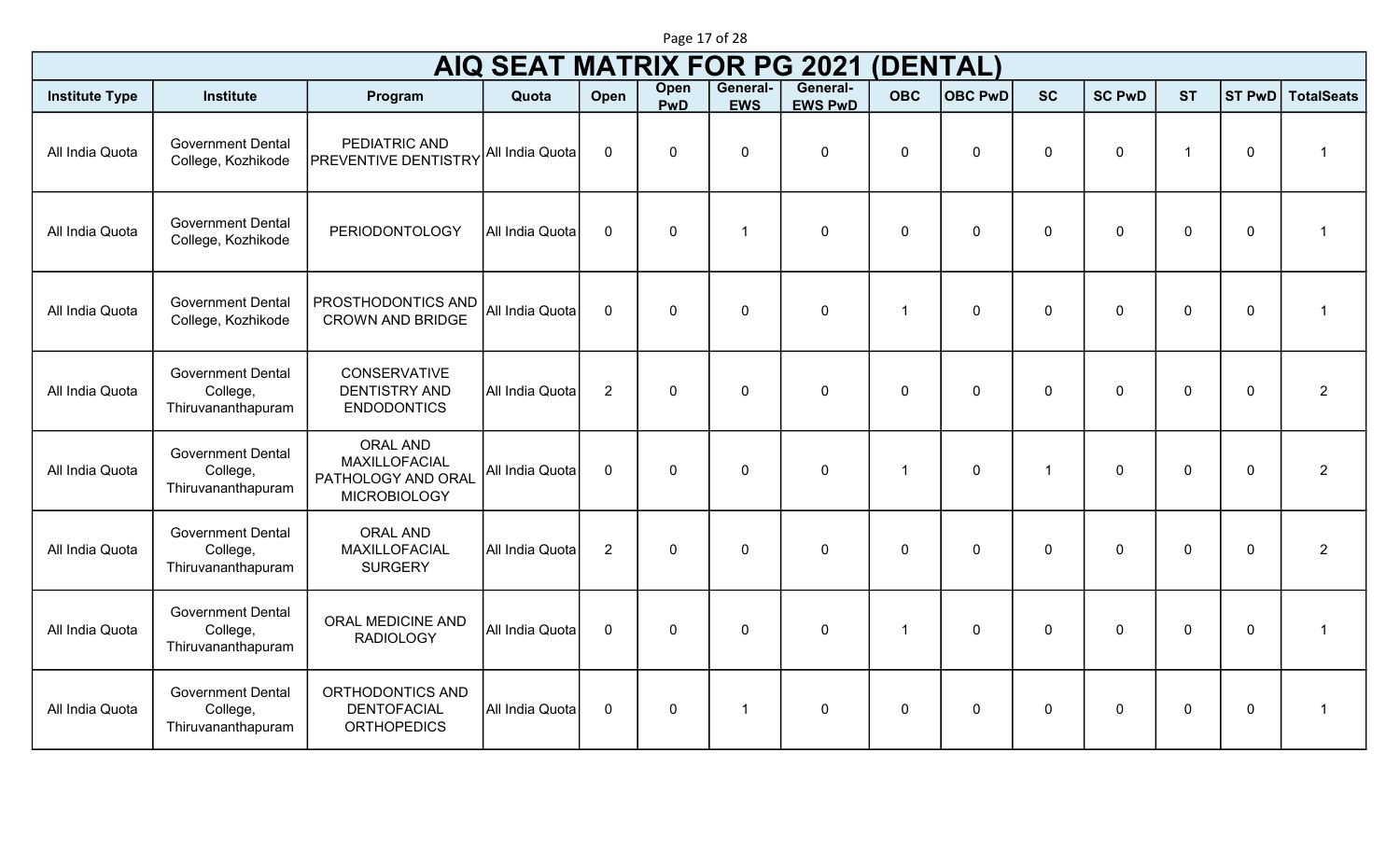| Page 18 of 28 |  |  |  |
|---------------|--|--|--|
|---------------|--|--|--|

| <b>AIQ SEAT MATRIX FOR PG 2021</b><br>(DENTAL)<br>General-<br>General-<br>Open |                                                                |                                                                               |                 |                |              |                |                |                |                |                |                      |                |                |                   |
|--------------------------------------------------------------------------------|----------------------------------------------------------------|-------------------------------------------------------------------------------|-----------------|----------------|--------------|----------------|----------------|----------------|----------------|----------------|----------------------|----------------|----------------|-------------------|
| <b>Institute Type</b>                                                          | <b>Institute</b>                                               | Program                                                                       | Quota           | Open           | <b>PwD</b>   | <b>EWS</b>     | <b>EWS PwD</b> | <b>OBC</b>     | <b>OBC PwD</b> | <b>SC</b>      | <b>SC PwD</b>        | <b>ST</b>      | <b>ST PwD</b>  | <b>TotalSeats</b> |
| All India Quota                                                                | <b>Government Dental</b><br>College,<br>Thiruvananthapuram     | PEDIATRIC AND<br><b>PREVENTIVE DENTISTRY</b>                                  | All India Quota | $\overline{1}$ | $\mathbf 0$  | $\mathbf 0$    | $\mathbf 0$    | $\mathbf 0$    | $\mathbf 0$    | $\mathbf 0$    | $\mathbf 0$          | $\mathbf 0$    | 0              | $\mathbf{1}$      |
| All India Quota                                                                | <b>Government Dental</b><br>College,<br>Thiruvananthapuram     | <b>PERIODONTOLOGY</b>                                                         | All India Quota | $\overline{1}$ | $\Omega$     | $\overline{0}$ | $\mathbf 0$    | $\overline{1}$ | $\mathbf{0}$   | $\mathbf{0}$   | $\Omega$             | $\mathbf 0$    | 0              | $\overline{2}$    |
| All India Quota                                                                | <b>Government Dental</b><br>College,<br>Thiruvananthapuram     | PROSTHODONTICS AND<br><b>CROWN AND BRIDGE</b>                                 | All India Quota | $\mathbf{0}$   | $\mathbf{0}$ | $\overline{0}$ | $\mathbf 0$    | $\mathbf 0$    | $\overline{0}$ | $\overline{0}$ | $\blacktriangleleft$ | $\overline{1}$ | $\overline{0}$ | $\overline{2}$    |
| All India Quota                                                                | <b>Government of Dental</b><br>College and Hospital,<br>Jaipur | <b>CONSERVATIVE</b><br><b>DENTISTRY AND</b><br><b>ENDODONTICS</b>             | All India Quota | $\mathbf{0}$   | $\mathbf{0}$ | $\Omega$       | $\mathbf 0$    | $\Omega$       | $\Omega$       | $\overline{1}$ | $\Omega$             | $\overline{1}$ | $\overline{0}$ | $\overline{2}$    |
| All India Quota                                                                | <b>Government of Dental</b><br>College and Hospital,<br>Jaipur | <b>ORAL AND</b><br>MAXILLOFACIAL<br>PATHOLOGY AND ORAL<br><b>MICROBIOLOGY</b> | All India Quota | $\overline{1}$ | $\mathbf{0}$ | $\mathbf{0}$   | $\mathbf 0$    | $\Omega$       | $\Omega$       | $\Omega$       | $\Omega$             | $\mathbf 0$    | $\mathbf 0$    | $\mathbf{1}$      |
| All India Quota                                                                | <b>Government of Dental</b><br>College and Hospital,<br>Jaipur | <b>ORAL AND</b><br>MAXILLOFACIAL<br><b>SURGERY</b>                            | All India Quota | $\mathbf 0$    | $\mathbf{0}$ | $\overline{1}$ | $\mathbf 0$    | $\overline{1}$ | $\overline{0}$ | $\overline{0}$ | $\mathbf 0$          | $\mathbf 0$    | $\overline{0}$ | $\overline{2}$    |
| All India Quota                                                                | <b>Government of Dental</b><br>College and Hospital,<br>Jaipur | ORTHODONTICS AND<br><b>DENTOFACIAL</b><br><b>ORTHOPEDICS</b>                  | All India Quota | $\overline{2}$ | $\mathbf{0}$ | $\mathbf 0$    | $\mathbf 0$    | $\overline{1}$ | $\overline{0}$ | $\overline{0}$ | $\mathbf 0$          | $\mathbf 0$    | $\overline{0}$ | $\mathbf{3}$      |
| All India Quota                                                                | <b>Government of Dental</b><br>College and Hospital,<br>Jaipur | PEDIATRIC AND<br><b>PREVENTIVE DENTISTRY</b>                                  | All India Quota | $\overline{1}$ | $\mathbf 0$  | $\mathbf 0$    | $\mathbf 0$    | $\mathbf 0$    | $\overline{0}$ | $\mathbf{1}$   | $\Omega$             | $\mathbf 0$    | $\mathbf 0$    | $\overline{2}$    |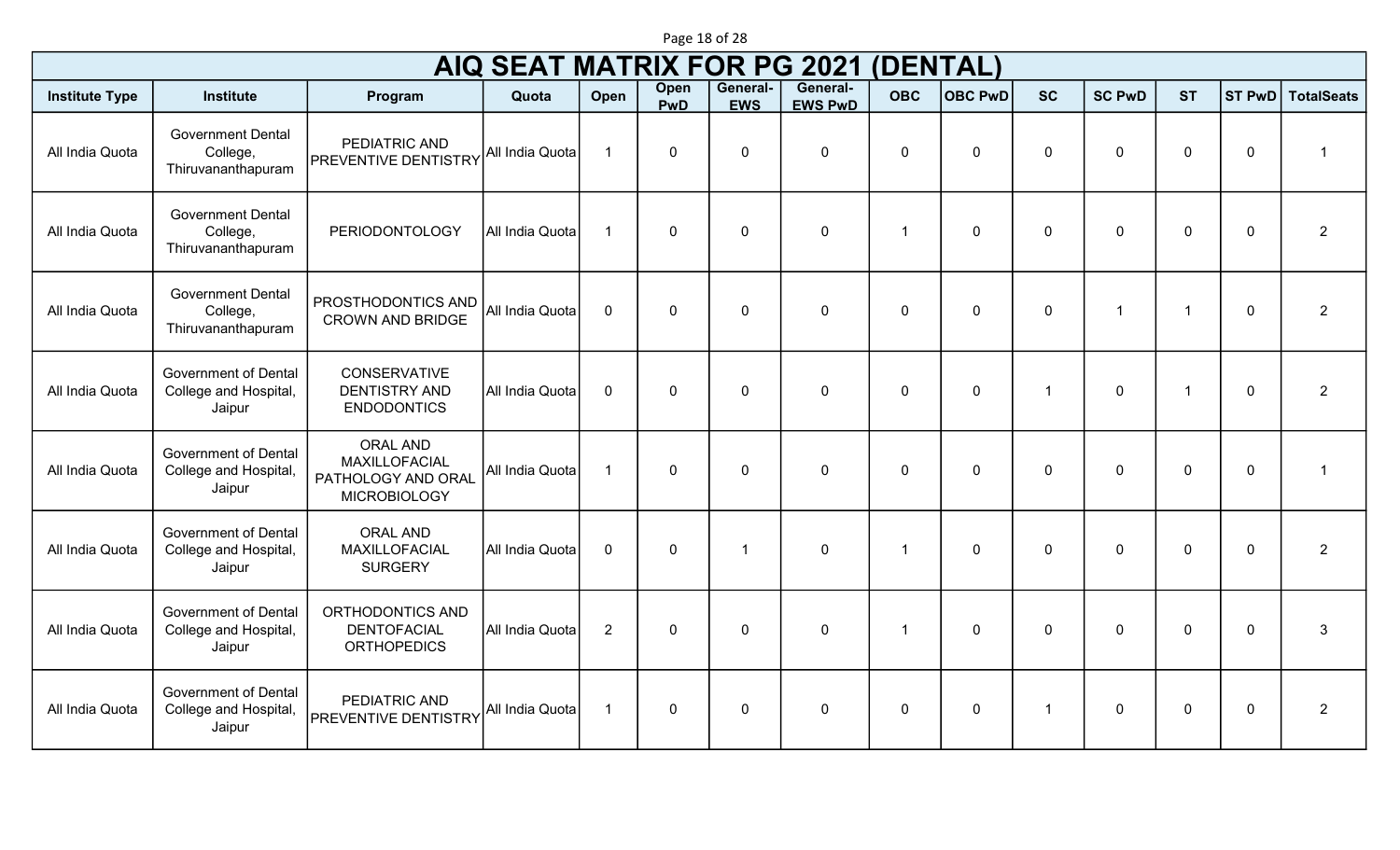|                       | <b>AIQ SEAT MATRIX FOR PG 2021</b><br>(DENTAL)<br>General-<br>General-<br>Open |                                                                               |                 |                |             |              |                |              |                |                |                |             |               |                   |
|-----------------------|--------------------------------------------------------------------------------|-------------------------------------------------------------------------------|-----------------|----------------|-------------|--------------|----------------|--------------|----------------|----------------|----------------|-------------|---------------|-------------------|
| <b>Institute Type</b> | <b>Institute</b>                                                               | Program                                                                       | Quota           | Open           | <b>PwD</b>  | <b>EWS</b>   | <b>EWS PwD</b> | <b>OBC</b>   | <b>OBC PwD</b> | <b>SC</b>      | <b>SC PwD</b>  | <b>ST</b>   | <b>ST PwD</b> | <b>TotalSeats</b> |
| All India Quota       | <b>Government of Dental</b><br>College and Hospital,<br>Jaipur                 | <b>PERIODONTOLOGY</b>                                                         | All India Quota | $\mathbf{1}$   | $\mathbf 0$ | $\mathbf 0$  | $\mathbf 0$    | $\mathbf 0$  | $\mathbf 0$    | $\mathbf 0$    | $\mathbf 0$    | $\mathbf 0$ | $\mathbf 0$   | $\overline{1}$    |
| All India Quota       | <b>Government of Dental</b><br>College and Hospital,<br>Jaipur                 | PROSTHODONTICS AND<br><b>CROWN AND BRIDGE</b>                                 | All India Quota | $\mathbf 0$    | $\mathbf 0$ | $\mathbf 0$  | $\mathbf 0$    | $\mathbf{1}$ | $\mathbf 0$    | $\mathbf 0$    | $\mathbf 0$    | $\mathbf 0$ | $\mathbf 0$   | $\overline{1}$    |
| All India Quota       | Govt dental College<br>Raipur Chhattisgarh                                     | <b>CONSERVATIVE</b><br><b>DENTISTRY AND</b><br><b>ENDODONTICS</b>             | All India Quota | $\mathbf 0$    | $\mathbf 0$ | $\mathbf{1}$ | $\mathbf 0$    | $\mathbf 0$  | $\mathbf 0$    | $\overline{1}$ | $\mathbf 0$    | $\mathbf 0$ | $\mathbf 0$   | $\overline{2}$    |
| All India Quota       | Govt dental College<br>Raipur Chhattisgarh                                     | <b>ORAL AND</b><br>MAXILLOFACIAL<br>PATHOLOGY AND ORAL<br><b>MICROBIOLOGY</b> | All India Quota | $\overline{1}$ | $\mathbf 0$ | $\mathbf 0$  | $\mathbf 0$    | $\mathbf{0}$ | $\mathbf 0$    | $\mathbf 0$    | $\mathbf 0$    | $\mathbf 0$ | $\mathbf 0$   | $\overline{1}$    |
| All India Quota       | Govt dental College<br>Raipur Chhattisgarh                                     | <b>ORAL AND</b><br>MAXILLOFACIAL<br><b>SURGERY</b>                            | All India Quota | $\overline{1}$ | $\mathbf 0$ | $\mathbf 0$  | $\mathbf 0$    | $\mathbf{1}$ | $\mathbf 0$    | $\mathbf 0$    | $\overline{0}$ | $\mathbf 0$ | $\mathbf 0$   | $\overline{2}$    |
| All India Quota       | Govt dental College<br>Raipur Chhattisgarh                                     | ORTHODONTICS AND<br><b>DENTOFACIAL</b><br><b>ORTHOPEDICS</b>                  | All India Quota | $\overline{1}$ | $\mathbf 0$ | $\mathbf 0$  | $\mathbf 0$    | $\mathbf 0$  | $\mathbf 0$    | $\mathbf 0$    | $\mathbf 0$    | $\mathbf 0$ | $\mathbf 0$   | $\overline{1}$    |
| All India Quota       | Govt dental College<br>Raipur Chhattisgarh                                     | PERIODONTOLOGY                                                                | All India Quota | $\mathbf 0$    | $\mathbf 0$ | $\mathbf 0$  | $\mathbf 0$    | $\Omega$     | $\mathbf 0$    | $\overline{1}$ | $\overline{0}$ | 1           | $\mathbf 0$   | $\overline{2}$    |
| All India Quota       | Govt dental College<br>Raipur Chhattisgarh                                     | PROSTHODONTICS AND<br><b>CROWN AND BRIDGE</b>                                 | All India Quota | $\mathbf 0$    | $\mathbf 0$ | $\mathbf{1}$ | $\mathbf 0$    | $\mathbf{1}$ | $\mathbf 0$    | $\mathbf 0$    | $\mathbf 0$    | $\mathbf 0$ | $\mathbf 0$   | $\overline{2}$    |

Page 19 of 28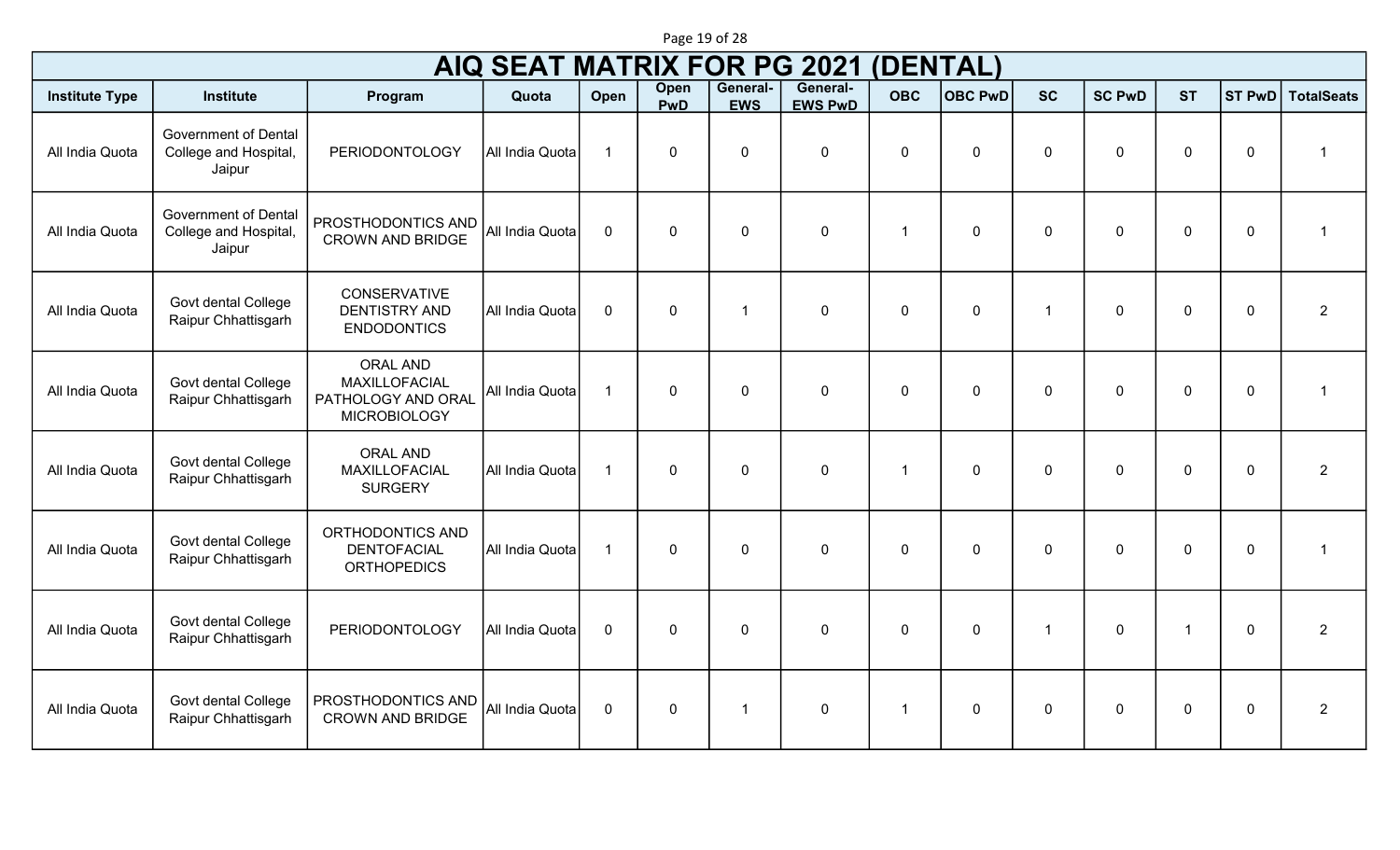|                       |                                                |                                                                               | <b>AIQ SEAT MATRIX FOR PG 2021</b> |                |                    |                        |                            | (DENTAL)                |                |                |               |             |               |                   |
|-----------------------|------------------------------------------------|-------------------------------------------------------------------------------|------------------------------------|----------------|--------------------|------------------------|----------------------------|-------------------------|----------------|----------------|---------------|-------------|---------------|-------------------|
| <b>Institute Type</b> | <b>Institute</b>                               | Program                                                                       | Quota                              | Open           | Open<br><b>PwD</b> | General-<br><b>EWS</b> | General-<br><b>EWS PwD</b> | <b>OBC</b>              | <b>OBC PwD</b> | <b>SC</b>      | <b>SC PwD</b> | <b>ST</b>   | <b>ST PwD</b> | <b>TotalSeats</b> |
| All India Quota       | Govt. Dental College<br>and Hospital, Jamnagar | <b>CONSERVATIVE</b><br><b>DENTISTRY AND</b><br><b>ENDODONTICS</b>             | All India Quota                    | $\overline{1}$ | $\mathbf 0$        | $\mathbf 0$            | $\mathbf 0$                | 0                       | 0              | 0              | 0             | $\mathbf 0$ | $\mathbf 0$   | $\mathbf{1}$      |
| All India Quota       | Govt. Dental College<br>and Hospital, Jamnagar | <b>PERIODONTOLOGY</b>                                                         | All India Quota                    | $\mathbf 0$    | $\mathbf 0$        | $\mathbf 0$            | $\pmb{0}$                  | -1                      | 0              | -1             | 0             | $\mathbf 0$ | $\mathbf 0$   | $\overline{2}$    |
| All India Quota       | Institute of Medical<br>Science, BHU, Varanasi | CONSERVATIVE<br><b>DENTISTRY AND</b><br><b>ENDODONTICS</b>                    | All India Quota                    | $\mathbf 0$    | $\mathbf 0$        | $\mathbf 0$            | $\mathbf 0$                | $\overline{\mathbf{1}}$ | $\mathbf 0$    | $\overline{1}$ | $\mathbf 0$   | $\mathbf 0$ | $\mathbf 0$   | $\overline{2}$    |
| All India Quota       | Institute of Medical<br>Science, BHU, Varanasi | <b>ORAL AND</b><br>MAXILLOFACIAL<br>PATHOLOGY AND ORAL<br><b>MICROBIOLOGY</b> | All India Quota                    | $\mathbf 0$    | $\mathbf 0$        | $\mathbf 0$            | $\mathbf 0$                | 0                       | 0              | 0              | 0             | $\mathbf 0$ | $\mathbf 0$   | $\mathbf 0$       |
| All India Quota       | Institute of Medical<br>Science, BHU, Varanasi | <b>ORAL AND</b><br>MAXILLOFACIAL<br><b>SURGERY</b>                            | All India Quota                    | $\overline{2}$ | $\mathbf 0$        | $\mathbf 0$            | $\mathbf 0$                | 0                       | 0              | 0              | 0             | $\mathbf 0$ | $\mathbf 0$   | 2                 |
| All India Quota       | Institute of Medical<br>Science, BHU, Varanasi | ORAL MEDICINE AND<br><b>RADIOLOGY</b>                                         | All India Quota                    | $\mathbf 0$    | $\mathbf 0$        | $\mathbf 0$            | $\mathbf 0$                | 0                       | 0              | 0              | $\mathbf 0$   | $\mathbf 0$ | $\mathbf 0$   | $\mathbf 0$       |
| All India Quota       | Institute of Medical<br>Science, BHU, Varanasi | ORTHODONTICS AND<br><b>DENTOFACIAL</b><br><b>ORTHOPEDICS</b>                  | All India Quota                    | $\mathbf 0$    | $\mathbf 0$        | $\mathbf{1}$           | $\mathbf 0$                | -1                      | $\mathbf 0$    | 0              | 0             | $\mathbf 0$ | $\mathbf 0$   | $\overline{2}$    |
| All India Quota       | Institute of Medical                           | PEDIATRIC AND<br>Science, BHU, Varanasi   PREVENTIVE DENTISTRY                | All India Quota                    | $\mathbf{1}$   | $\mathbf 0$        | $\mathbf 0$            | $\mathbf 0$                | 0                       | 0              | 0              | 0             | $\mathbf 0$ | $\mathbf 0$   | $\mathbf{1}$      |

Page 20 of 28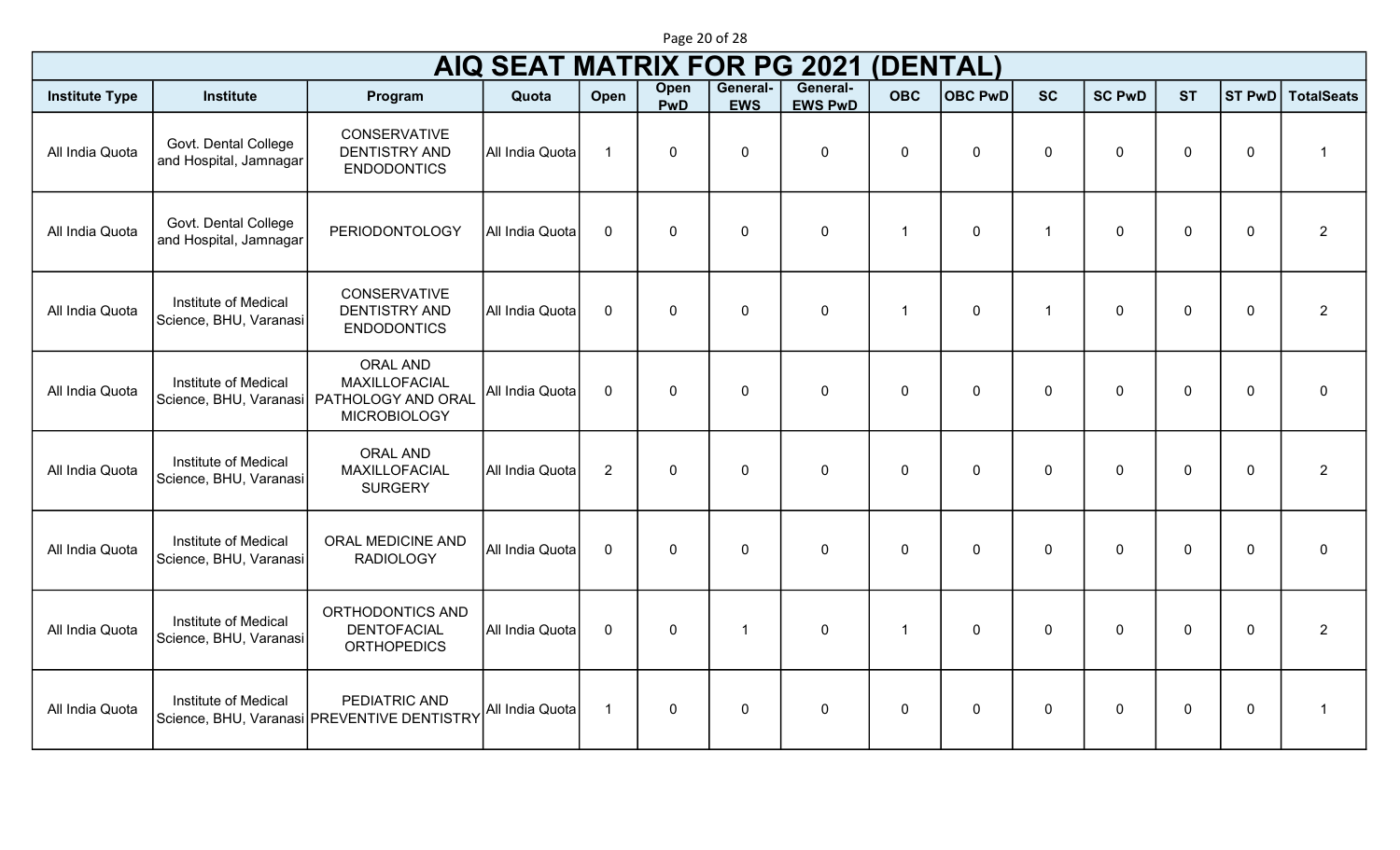|                       | <b>AIQ SEAT MATRIX FOR PG 2021</b><br>(DENTAL)<br>General-       |                                                                               |                 |                         |                    |                        |                |                |                |                |               |                |                  |                         |
|-----------------------|------------------------------------------------------------------|-------------------------------------------------------------------------------|-----------------|-------------------------|--------------------|------------------------|----------------|----------------|----------------|----------------|---------------|----------------|------------------|-------------------------|
| <b>Institute Type</b> | <b>Institute</b>                                                 | Program                                                                       | Quota           | Open                    | Open<br><b>PwD</b> | General-<br><b>EWS</b> | <b>EWS PwD</b> | <b>OBC</b>     | <b>OBC PwD</b> | <b>SC</b>      | <b>SC PwD</b> | <b>ST</b>      | ST PwD           | <b>TotalSeats</b>       |
| All India Quota       | Institute of Medical<br>Science, BHU, Varanasi                   | <b>PERIODONTOLOGY</b>                                                         | All India Quota | $\overline{\mathbf{1}}$ | $\mathbf 0$        | $\mathbf 0$            | $\mathbf 0$    | $\overline{1}$ | $\mathbf 0$    | $\mathbf 0$    | $\Omega$      | $\mathbf 0$    | $\mathbf 0$      | $\overline{2}$          |
| All India Quota       | Institute of Medical<br>Science, BHU, Varanasi                   | PROSTHODONTICS AND<br><b>CROWN AND BRIDGE</b>                                 | All India Quota | $\mathbf 0$             | $\mathbf 0$        | $\mathbf 0$            | $\mathbf 0$    | $\mathbf 0$    | $\mathbf 0$    | $\overline{1}$ | $\mathbf 0$   | $\mathbf{1}$   | $\mathbf 0$      | $\overline{2}$          |
| All India Quota       | Lady Hardinge Medical<br>College, New Delhi                      | <b>ORAL AND</b><br>MAXILLOFACIAL<br><b>SURGERY</b>                            | All India Quota | $\overline{1}$          | $\Omega$           | $\mathbf 0$            | $\mathbf 0$    | $\mathbf 0$    | $\mathbf 0$    | $\mathbf{0}$   | $\Omega$      | $\mathbf 0$    | $\mathbf 0$      | $\overline{1}$          |
| All India Quota       | Mahatma Gandhi PG<br>Institute of Dental<br>Sciences, Puducherry | <b>CONSERVATIVE</b><br><b>DENTISTRY AND</b><br><b>ENDODONTICS</b>             | All India Quota | $\mathbf 0$             | $\mathbf{0}$       | -1                     | $\mathbf{0}$   | $\mathbf 0$    | $\mathbf 0$    | $\Omega$       | $\mathbf{0}$  | $\overline{0}$ | $\mathbf 0$      | $\overline{\mathbf{1}}$ |
| All India Quota       | Mahatma Gandhi PG<br>Institute of Dental<br>Sciences, Puducherry | <b>ORAL AND</b><br>MAXILLOFACIAL<br>PATHOLOGY AND ORAL<br><b>MICROBIOLOGY</b> | All India Quota | $\overline{1}$          | $\mathbf 0$        | $\mathbf 0$            | $\mathbf 0$    | $\mathbf 0$    | $\mathbf 0$    | $\Omega$       | $\Omega$      | $\overline{0}$ | $\boldsymbol{0}$ | $\overline{\mathbf{1}}$ |
| All India Quota       | Mahatma Gandhi PG<br>Institute of Dental<br>Sciences, Puducherry | <b>ORAL AND</b><br>MAXILLOFACIAL<br><b>SURGERY</b>                            | All India Quota | $\mathbf{0}$            | $\mathbf 0$        | $\mathbf 0$            | $\mathbf 0$    | $\overline{1}$ | $\mathbf 0$    | $\Omega$       | $\Omega$      | $\overline{0}$ | $\mathbf 0$      | $\overline{1}$          |
| All India Quota       | Mahatma Gandhi PG<br>Institute of Dental<br>Sciences, Puducherry | <b>ORAL MEDICINE AND</b><br><b>RADIOLOGY</b>                                  | All India Quota | $\overline{1}$          | $\mathbf 0$        | $\mathbf 0$            | $\mathbf 0$    | $\mathbf 0$    | $\mathbf 0$    | $\mathbf{0}$   | $\mathbf 0$   | $\mathbf 0$    | $\mathbf 0$      | $\overline{\mathbf{1}}$ |
| All India Quota       | Mahatma Gandhi PG<br>Institute of Dental<br>Sciences, Puducherry | <b>PERIODONTOLOGY</b>                                                         | All India Quota | $\mathbf 0$             | $\mathbf 0$        | $\mathbf 0$            | $\mathbf 0$    | $\mathbf 0$    | $\mathbf 0$    | $\mathbf 1$    | $\mathbf 0$   | $\mathbf 0$    | $\mathbf 0$      | $\overline{\mathbf{1}}$ |

Page 21 of 28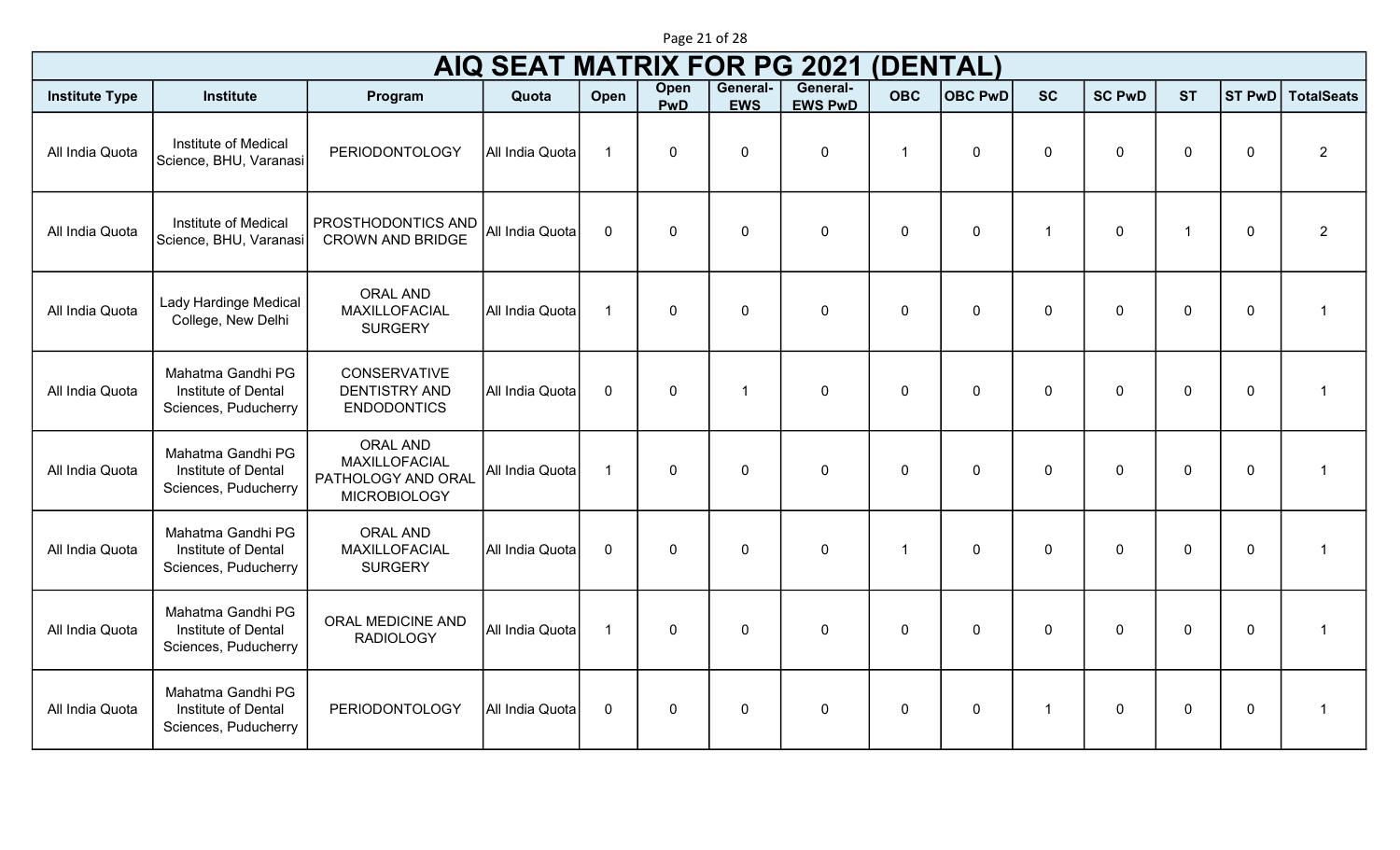| Page 22 of 28 |  |  |  |  |
|---------------|--|--|--|--|
|---------------|--|--|--|--|

## Institute Type **Institute Institute Institute Institute** Program Institute Open Open PwD General-EWS General-General- OBC OBC PwD SC SC PwD ST ST PwD TotalSeats AIQ SEAT MATRIX FOR PG 2021 (DENTAL) All India Quota Mahatma Gandhi PG Institute of Dental Sciences, Puducherry PROSTHODONTICS AND CROWN AND BRIDGE All India Quota 0 0 0 0 0 0 0 0 1 0 1 All India Quota Maulana Azad Institute and Dental Science, New Delhi CONSERVATIVE DENTISTRY AND ENDODONTICS All India Quota 1 0 0 0 1 0 0 0 0 0 2 All India Quota Maulana Azad Institute and Dental Science, New Delhi ORAL AND MAXILLOFACIAL PATHOLOGY AND ORAL MICROBIOLOGY All India Quota 0 0 0 0 0 0 1 0 0 0 1 All India Quota Maulana Azad Institute and Dental Science, New Delhi ORAL AND MAXILLOFACIAL SURGERY All India Quota 0 0 0 0 1 0 0 0 0 0 1 All India Quota Maulana Azad Institute and Dental Science, New Delhi ORAL MEDICINE AND RADIOLOGY All India Quota 1 0 0 0 0 0 0 0 0 0 1 All India Quota Maulana Azad Institute and Dental Science, New Delhi ORTHODONTICS AND DENTOFACIAL **ORTHOPEDICS** All India Quota 1 0 0 0 0 0 0 0 0 0 1 All India Quota Maulana Azad Institute and Dental Science, New Delhi PEDIATRIC AND PEDIATRIC AND<br>PREVENTIVE DENTISTRY All India Quota 0 0 0 0 0 0 0 0 0 0 0 0 0 0 1 0 1 1 All India Quota Maulana Azad Institute and Dental Science, New Delhi PERIODONTOLOGY All India Quota 0 0 0 0 0 0 1 0 0 0 1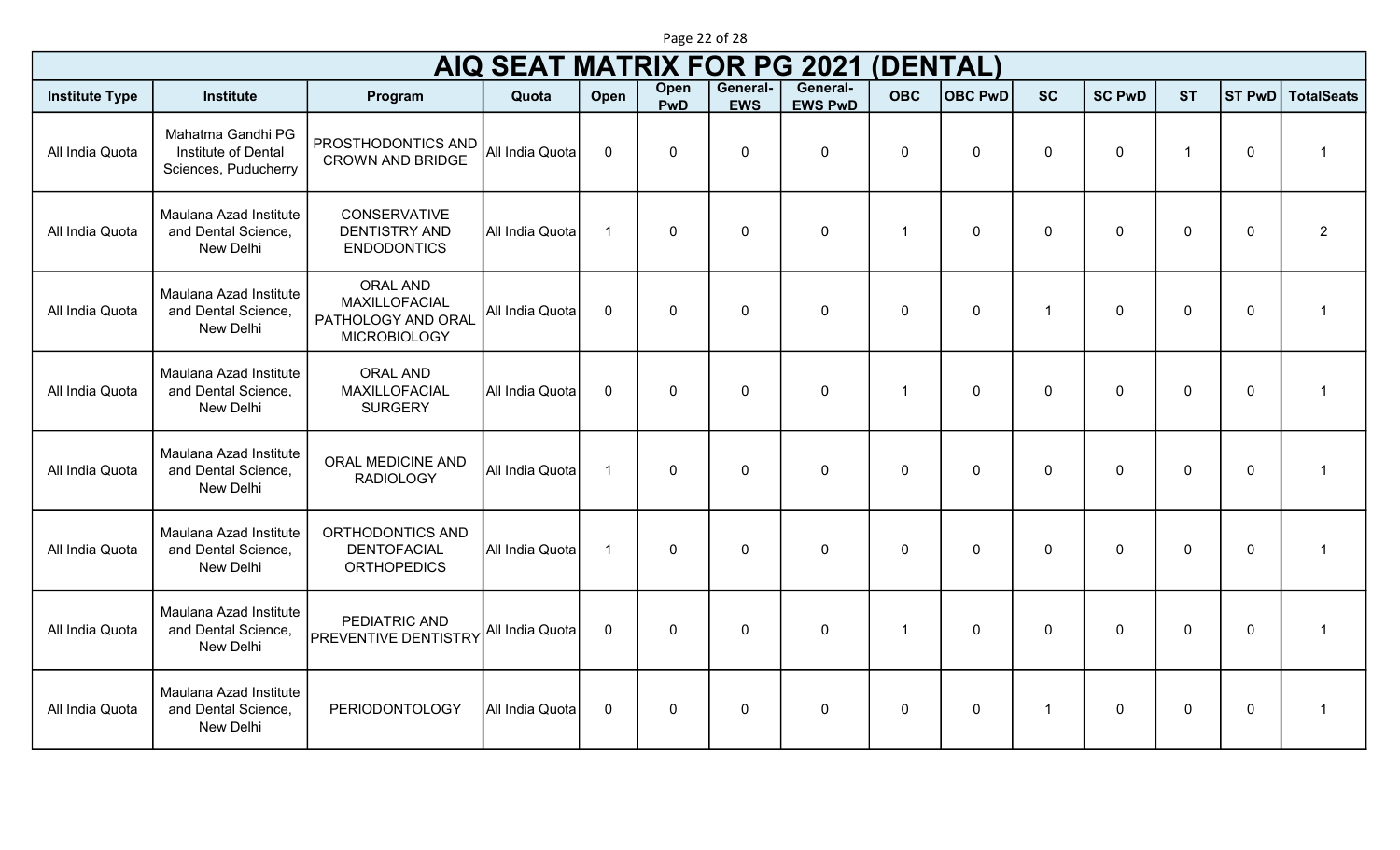|                       |                                      |                                                                                     |       |             | Page 23 of 28      |                        |                            |            |         |           |               |           |  |                          |  |
|-----------------------|--------------------------------------|-------------------------------------------------------------------------------------|-------|-------------|--------------------|------------------------|----------------------------|------------|---------|-----------|---------------|-----------|--|--------------------------|--|
|                       | AIQ SEAT MATRIX FOR PG 2021 (DENTAL) |                                                                                     |       |             |                    |                        |                            |            |         |           |               |           |  |                          |  |
| <b>Institute Type</b> | <b>Institute</b>                     | Program                                                                             | Quota | <b>Open</b> | Open<br><b>PwD</b> | General-<br><b>EWS</b> | General-<br><b>EWS PwD</b> | <b>OBC</b> | OBC PWD | <b>SC</b> | <b>SC PwD</b> | <b>ST</b> |  | <b>ST PwD</b> TotalSeats |  |
| all India Ouota       |                                      | Maulana Azad Institute   <sub>PROSTHODONTICS</sub> AND   <sub>All India Ounte</sub> |       |             |                    |                        |                            |            |         |           |               |           |  |                          |  |

## All India Quota Maulana Azad I and Dental Science, New Delhi CROWN AND BRIDGE All India Quota 1 0 0 0 0 0 0 0 1 0 2 All India Quota Maulana Azad Institute and Dental Science, New Delhi PUBLIC HEALTH DENTISTRY All India Quota 0 0 0 0 1 0 0 0 0 0 1 All India Quota | Nair Dental College and Hospital, Mumbai CONSERVATIVE DENTISTRY AND ENDODONTICS All India Quota 1 0 0 0 0 0 0 0 0 0 1 All India Quota | Nair Dental College and Hospital, Mumbai ORAL AND MAXILLOFACIAL PATHOLOGY AND ORAL MICROBIOLOGY All India Quota 1 0 0 0 0 0 0 0 0 0 1 All India Quota Nair Dental College and Hospital, Mumbai ORAL AND MAXILLOFACIAL **SURGERY** All India Quota 0 0 0 0 1 0 0 0 1 0 2 All India Quota | Nair Dental College and Hospital, Mumbai ORAL MEDICINE AND RADIOLOGY All India Quota 0 0 1 0 1 0 0 0 0 0 2 All India Quota | Nair Dental College and Hospital, Mumbai ORTHODONTICS AND DENTOFACIAL **ORTHOPEDICS** All India Quota 1 0 0 0 0 0 0 0 0 0 1 All India Quota | Nair Dental College and | PEDIATRIC AND<br>Hospital, Mumbai | PREVENTIVE DENTISTRY Hospital, Mumbai PEDIATRIC AND PEDIATRIC AND<br>PREVENTIVE DENTISTRY All India Quota 0 1 0 1 0 0 0 0 0 0 0 0 0 0 2 0 0 2 0 0 2 0 0 2 0 0 0 2 0 0 0 2 0 0 0 2 0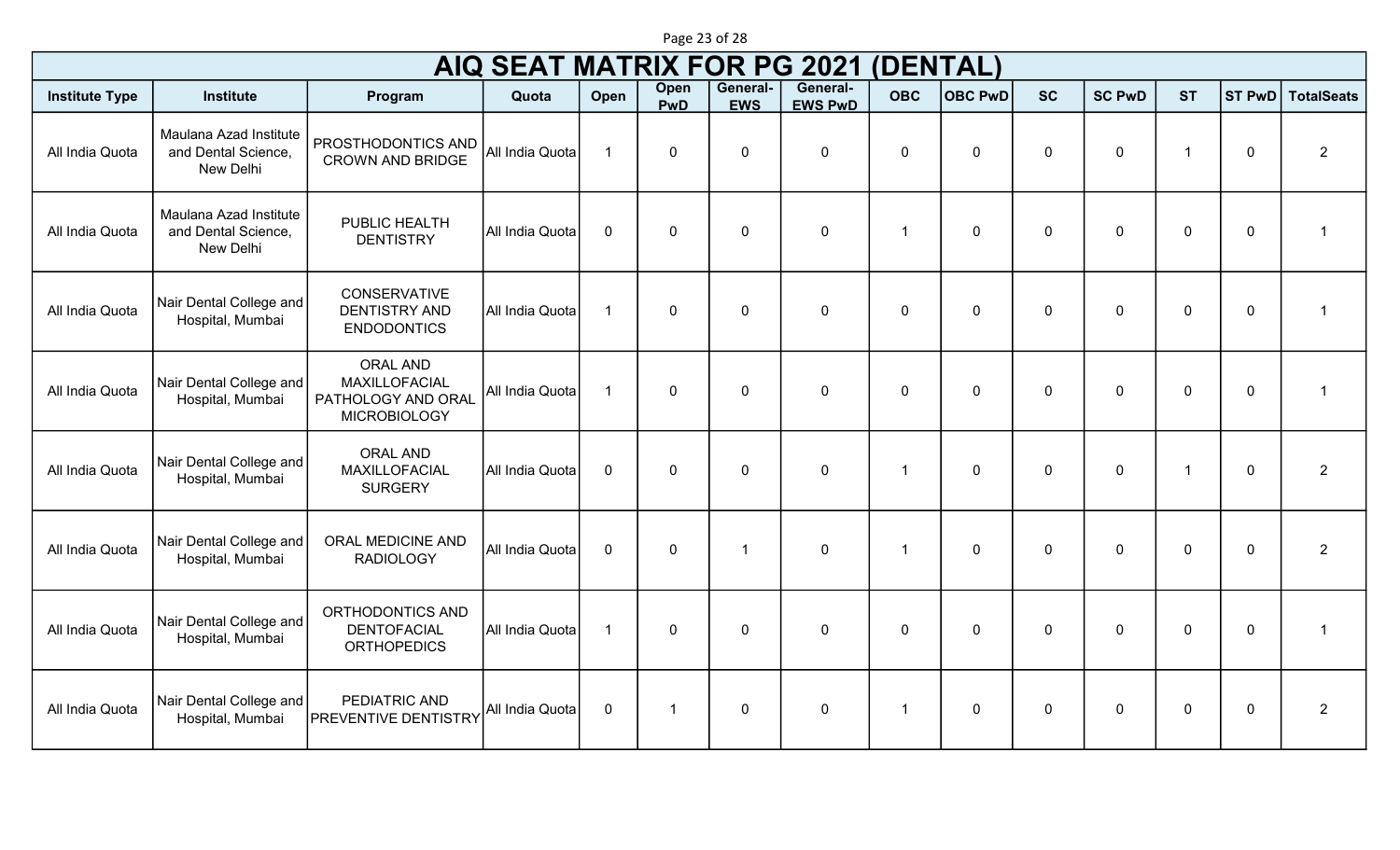| <b>AIQ SEAT MATRIX FOR PG 2021</b><br>(DENTAL) |                                                          |                                                                               |                 |                |              |                        |                            |                |                |                      |               |                |             |                         |
|------------------------------------------------|----------------------------------------------------------|-------------------------------------------------------------------------------|-----------------|----------------|--------------|------------------------|----------------------------|----------------|----------------|----------------------|---------------|----------------|-------------|-------------------------|
| <b>Institute Type</b>                          | <b>Institute</b>                                         | Program                                                                       | Quota           | Open           | Open<br>PwD  | General-<br><b>EWS</b> | General-<br><b>EWS PwD</b> | <b>OBC</b>     | <b>OBC PwD</b> | <b>SC</b>            | <b>SC PwD</b> | <b>ST</b>      | ST PwD      | <b>TotalSeats</b>       |
| All India Quota                                | Nair Dental College and<br>Hospital, Mumbai              | <b>PERIODONTOLOGY</b>                                                         | All India Quota | $\overline{1}$ | $\mathbf 0$  | $\mathbf 0$            | $\mathbf 0$                | $\mathbf 0$    | $\mathbf 0$    | -1                   | $\mathbf 0$   | $\overline{0}$ | $\mathbf 0$ | $\overline{2}$          |
| All India Quota                                | Hospital, Mumbai                                         | Nair Dental College and   PROSTHODONTICS AND<br><b>CROWN AND BRIDGE</b>       | All India Quota | $\mathbf 0$    | $\mathbf 0$  | $\mathbf 0$            | $\mathbf 1$                | $\mathbf 0$    | $\mathbf 0$    | $\mathbf 0$          | $\Omega$      | $\overline{0}$ | $\mathbf 0$ | $\overline{\mathbf{1}}$ |
| All India Quota                                | Patna Dental College<br>and Hospital, Patna              | PROSTHODONTICS AND<br><b>CROWN AND BRIDGE</b>                                 | All India Quota | $\mathbf{0}$   | $\mathbf{0}$ | $\mathbf 0$            | $\mathbf 0$                | $\overline{1}$ | $\mathbf 0$    | $\mathbf{0}$         | $\mathbf{0}$  | $\mathbf 0$    | $\mathbf 0$ | $\overline{1}$          |
| All India Quota                                | Post Graduate Institute<br>of Dental Sciences,<br>Rohtak | CONSERVATIVE<br><b>DENTISTRY AND</b><br><b>ENDODONTICS</b>                    | All India Quota | $\overline{1}$ | $\mathbf 0$  | -1                     | $\mathbf 0$                | -1             | $\mathbf 0$    | $\mathbf 0$          | $\mathbf 0$   | $\overline{0}$ | $\mathbf 0$ | $\mathbf{3}$            |
| All India Quota                                | Post Graduate Institute<br>of Dental Sciences,<br>Rohtak | <b>ORAL AND</b><br>MAXILLOFACIAL<br>PATHOLOGY AND ORAL<br><b>MICROBIOLOGY</b> | All India Quota | 2              | $\mathbf 0$  | $\mathbf 0$            | $\mathbf 0$                | $\mathbf 0$    | $\mathbf 0$    | $\mathbf 0$          | $\Omega$      | $\overline{0}$ | $\mathbf 0$ | $\overline{2}$          |
| All India Quota                                | Post Graduate Institute<br>of Dental Sciences,<br>Rohtak | <b>ORAL AND</b><br>MAXILLOFACIAL<br><b>SURGERY</b>                            | All India Quota | $\mathbf{0}$   | $\mathbf 0$  | $\mathbf 0$            | $\mathbf 0$                | -1             | $\mathbf 0$    | $\blacktriangleleft$ | $\Omega$      | $\overline{0}$ | $\mathbf 0$ | $\overline{2}$          |
| All India Quota                                | Post Graduate Institute<br>of Dental Sciences,<br>Rohtak | ORAL MEDICINE AND<br><b>RADIOLOGY</b>                                         | All India Quota | $\mathbf 0$    | $\mathbf 0$  | $\mathbf 0$            | $\mathbf 0$                | $\mathbf 0$    | $\mathbf 0$    | $\mathbf 0$          | $\mathbf 0$   | $\mathbf{1}$   | $\mathbf 0$ | $\overline{1}$          |
| All India Quota                                | Post Graduate Institute<br>of Dental Sciences,<br>Rohtak | ORTHODONTICS AND<br><b>DENTOFACIAL</b><br><b>ORTHOPEDICS</b>                  | All India Quota | $\mathbf 0$    | $\mathbf 0$  | $\mathbf 1$            | $\mathbf 0$                | $\mathbf 0$    | $\mathbf 0$    | $\mathbf 0$          | $\mathbf 0$   | $\mathbf 0$    | $\mathbf 0$ | $\overline{\mathbf{1}}$ |

Page 24 of 28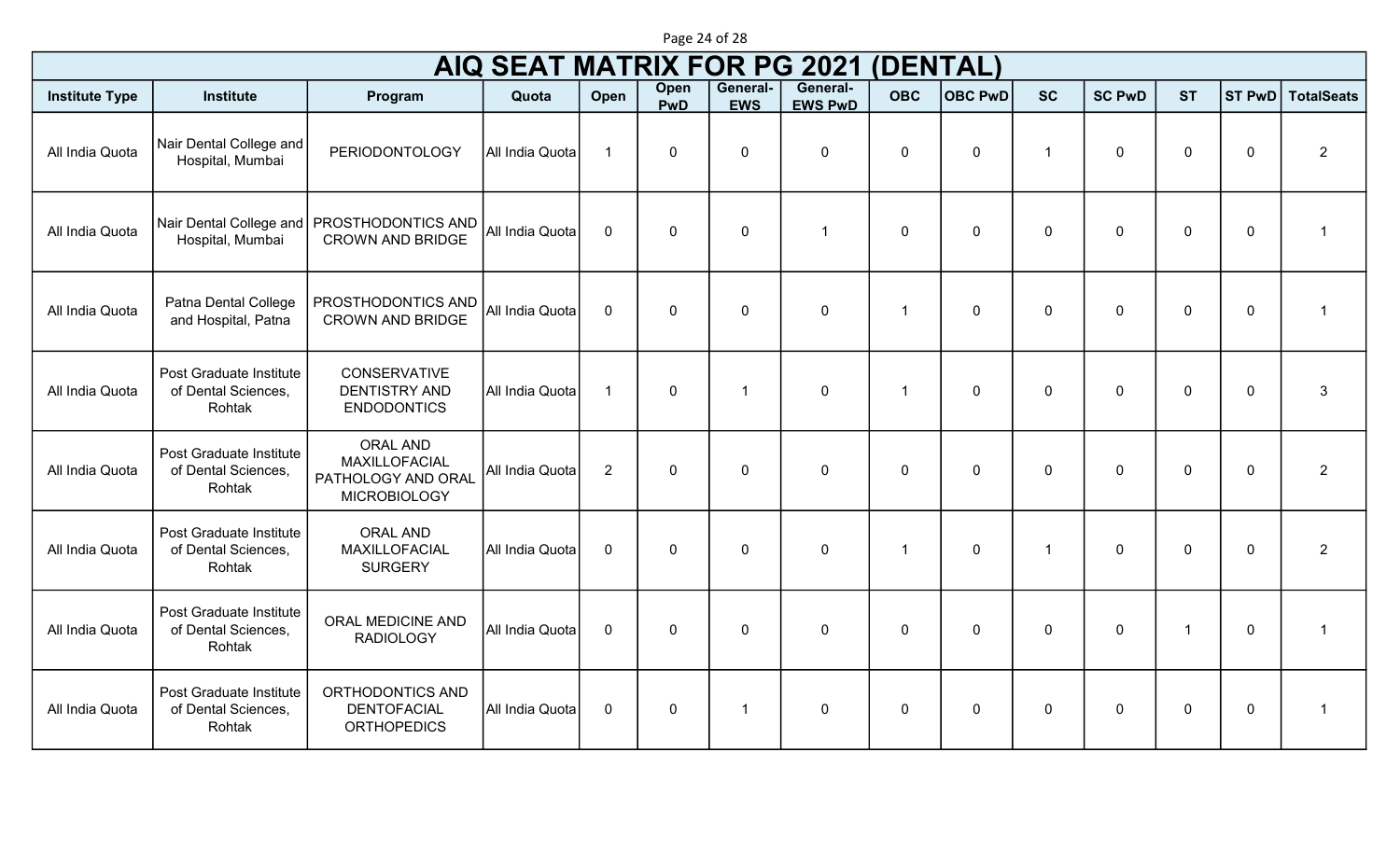| <b>AIQ SEAT MATRIX FOR PG 2021</b><br>(DENTAL) |                                                          |                                                                   |                 |                |                    |                        |                            |             |                |                |               |             |               |                   |
|------------------------------------------------|----------------------------------------------------------|-------------------------------------------------------------------|-----------------|----------------|--------------------|------------------------|----------------------------|-------------|----------------|----------------|---------------|-------------|---------------|-------------------|
| <b>Institute Type</b>                          | <b>Institute</b>                                         | Program                                                           | Quota           | Open           | Open<br><b>PwD</b> | General-<br><b>EWS</b> | General-<br><b>EWS PwD</b> | <b>OBC</b>  | <b>OBC PwD</b> | <b>SC</b>      | <b>SC PwD</b> | <b>ST</b>   | <b>ST PwD</b> | <b>TotalSeats</b> |
| All India Quota                                | Post Graduate Institute<br>of Dental Sciences,<br>Rohtak | PEDIATRIC AND<br><b>PREVENTIVE DENTISTRY</b>                      | All India Quota | $\overline{1}$ | 0                  | $\pmb{0}$              | $\pmb{0}$                  | $\mathbf 1$ | $\mathbf 0$    | $\mathbf 0$    | $\mathbf 0$   | $\mathbf 0$ | $\mathbf 0$   | $\overline{2}$    |
| All India Quota                                | Post Graduate Institute<br>of Dental Sciences,<br>Rohtak | <b>PERIODONTOLOGY</b>                                             | All India Quota | $\overline{1}$ | 0                  | $\mathbf 0$            | $\pmb{0}$                  | $\mathbf 0$ | $\mathbf{1}$   | $\mathbf{1}$   | $\mathbf 0$   | $\mathbf 0$ | $\mathbf 0$   | $\mathbf{3}$      |
| All India Quota                                | Post Graduate Institute<br>of Dental Sciences,<br>Rohtak | PROSTHODONTICS AND<br><b>CROWN AND BRIDGE</b>                     | All India Quota | $\overline{2}$ | 0                  | $\mathbf 0$            | $\mathbf 0$                | $\mathbf 0$ | $\mathbf 0$    | $\mathbf 0$    | $\mathbf 0$   | $\mathbf 0$ | $\mathbf 0$   | $\overline{2}$    |
| All India Quota                                | Post Graduate Institute<br>of Dental Sciences,<br>Rohtak | PUBLIC HEALTH<br><b>DENTISTRY</b>                                 | All India Quota | $\mathbf 0$    | 0                  | $\mathbf 0$            | $\mathbf 0$                | $\mathbf 1$ | $\mathbf 0$    | $\mathbf 0$    | $\mathbf 0$   | $\mathbf 0$ | $\mathbf 0$   | $\overline{1}$    |
| All India Quota                                | Rajah Muthiah Dental<br>College and Hos                  | <b>CONSERVATIVE</b><br><b>DENTISTRY AND</b><br><b>ENDODONTICS</b> | All India Quota | $\overline{1}$ | 0                  | $\mathbf 0$            | $\mathbf 0$                | $\mathbf 0$ | $\mathbf 0$    | $\mathbf 0$    | $\mathbf 0$   | $\mathbf 0$ | $\mathbf 0$   | $\overline{1}$    |
| All India Quota                                | Rajah Muthiah Dental<br>College and Hos                  | <b>ORAL AND</b><br>MAXILLOFACIAL<br><b>SURGERY</b>                | All India Quota | $\overline{1}$ | 0                  | $\mathbf 0$            | $\mathbf 0$                | $\mathbf 1$ | $\mathbf 0$    | $\mathbf 0$    | $\mathbf 0$   | $\mathbf 0$ | $\mathbf 0$   | $\overline{2}$    |
| All India Quota                                | Rajah Muthiah Dental<br>College and Hos                  | ORTHODONTICS AND<br><b>DENTOFACIAL</b><br><b>ORTHOPEDICS</b>      | All India Quota | $\mathbf 0$    | 0                  | 1                      | $\mathbf 0$                | $\mathbf 0$ | $\mathbf 0$    | $\overline{1}$ | $\mathbf 0$   | $\mathbf 0$ | $\mathbf 0$   | $\overline{2}$    |
| All India Quota                                | Rajah Muthiah Dental<br>College and Hos                  | PEDIATRIC AND<br><b>PREVENTIVE DENTISTRY</b>                      | All India Quota | $\mathbf 0$    | 0                  | 0                      | 0                          | $\mathbf 1$ | 0              | $\mathbf 0$    | $\mathbf 0$   | 0           | $\mathbf 0$   | -1                |

Page 25 of 28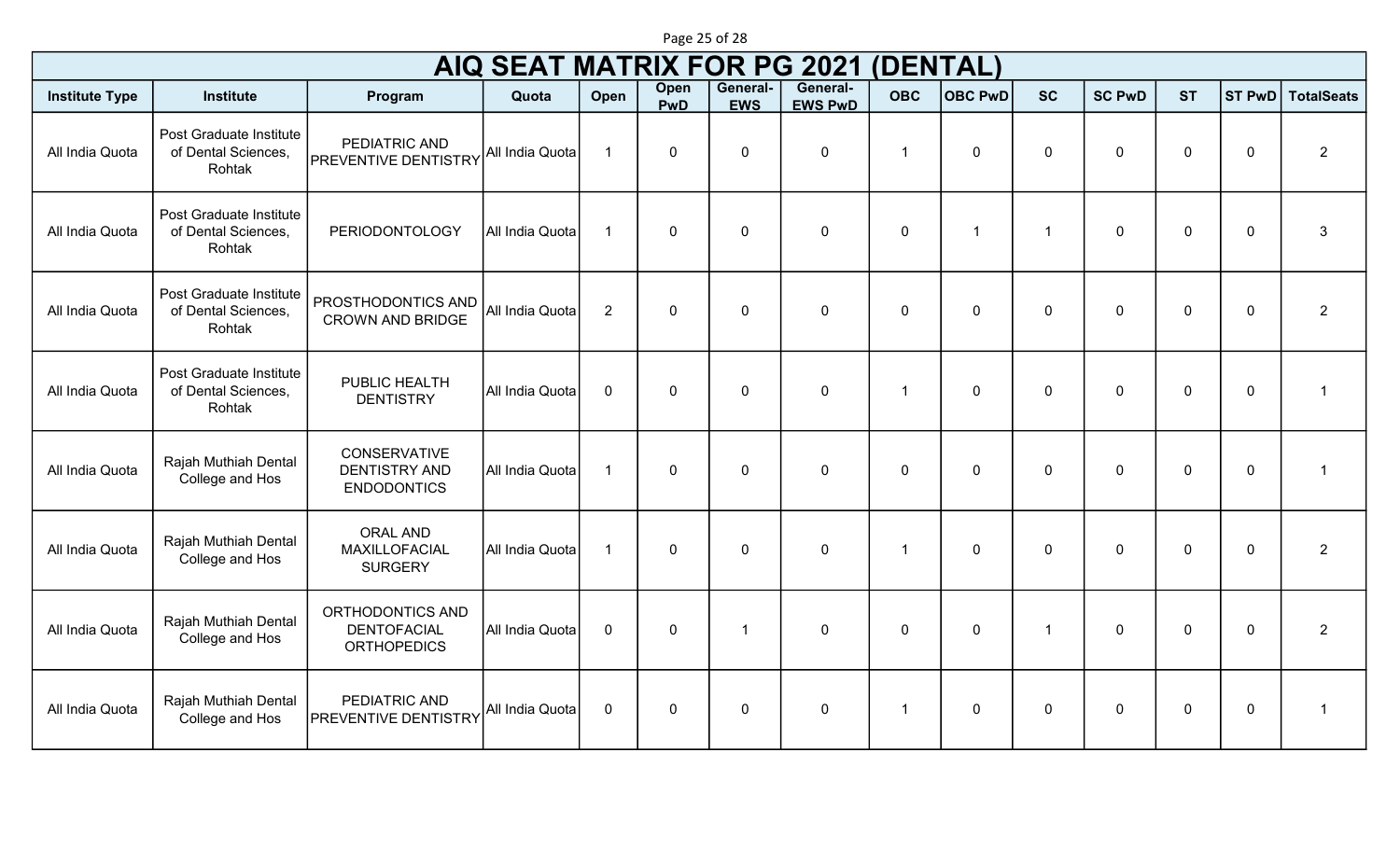|                       |                                                            |                                                                   | <b>AIQ SEAT MATRIX FOR PG 2021</b> |                |                    |                        |                            | (DENTAL)    |                |                      |               |                |                |                   |
|-----------------------|------------------------------------------------------------|-------------------------------------------------------------------|------------------------------------|----------------|--------------------|------------------------|----------------------------|-------------|----------------|----------------------|---------------|----------------|----------------|-------------------|
| <b>Institute Type</b> | <b>Institute</b>                                           | Program                                                           | Quota                              | Open           | Open<br><b>PwD</b> | General-<br><b>EWS</b> | General-<br><b>EWS PwD</b> | <b>OBC</b>  | <b>OBC PwD</b> | <b>SC</b>            | <b>SC PwD</b> | <b>ST</b>      | ST PwD         | <b>TotalSeats</b> |
| All India Quota       | Rajah Muthiah Dental<br>College and Hos                    | <b>PERIODONTOLOGY</b>                                             | All India Quota                    | $\overline{1}$ | $\mathbf 0$        | $\mathbf 0$            | $\pmb{0}$                  | -1          | $\mathbf 0$    | $\mathbf 0$          | $\mathbf 0$   | $\overline{0}$ | $\mathbf 0$    | $\overline{2}$    |
| All India Quota       | Rajah Muthiah Dental<br>College and Hos                    | PROSTHODONTICS AND<br><b>CROWN AND BRIDGE</b>                     | All India Quota                    | $\mathbf 0$    | $\overline{1}$     | -1                     | $\mathbf 0$                | $\mathbf 0$ | $\mathbf 0$    | $\mathbf 0$          | $\mathbf 0$   | $\overline{0}$ | $\mathbf 0$    | $\overline{2}$    |
| All India Quota       | <b>Regional Dental</b><br>College, Guwahati                | <b>CONSERVATIVE</b><br><b>DENTISTRY AND</b><br><b>ENDODONTICS</b> | All India Quota                    | $\mathbf 0$    | $\mathbf{0}$       | $\mathbf 0$            | $\mathbf 0$                | $\mathbf 0$ | $\mathbf 0$    | $\mathbf 0$          | $\mathbf 0$   | $\overline{1}$ | $\mathbf 0$    | -1                |
| All India Quota       | <b>Regional Dental</b><br>College, Guwahati                | <b>ORAL AND</b><br><b>MAXILLOFACIAL</b><br><b>SURGERY</b>         | All India Quota                    | $\mathbf 0$    | $\mathbf 0$        | $\mathbf 0$            | $\mathbf 0$                | $\mathbf 0$ | $\mathbf 0$    | $\blacktriangleleft$ | $\mathbf{0}$  | $\overline{0}$ | $\mathbf 0$    | 1                 |
| All India Quota       | <b>Regional Dental</b><br>College, Guwahati                | ORTHODONTICS AND<br><b>DENTOFACIAL</b><br><b>ORTHOPEDICS</b>      | All India Quota                    | $\mathbf 0$    | $\mathbf 0$        | $\mathbf 0$            | $\mathbf 0$                | -1          | $\mathbf 0$    | $\Omega$             | $\Omega$      | $\overline{0}$ | $\overline{0}$ |                   |
| All India Quota       | <b>Regional Dental</b><br>College, Guwahati                | <b>PERIODONTOLOGY</b>                                             | All India Quota                    | $\mathbf{1}$   | $\mathbf 0$        | $\mathbf 0$            | $\mathbf 0$                | $\mathbf 0$ | $\mathbf 0$    | $\Omega$             | $\Omega$      | $\overline{0}$ | $\mathbf 0$    | $\overline{1}$    |
| All India Quota       | <b>Regional Dental</b><br>College, Guwahati                | PROSTHODONTICS AND<br><b>CROWN AND BRIDGE</b>                     | All India Quota                    | $\overline{1}$ | $\mathbf{0}$       | $\mathbf 0$            | $\mathbf 0$                | $\Omega$    | $\overline{0}$ | $\mathbf{0}$         | $\Omega$      | $\overline{0}$ | $\mathbf 0$    | -1                |
| All India Quota       | RIMS, Government<br>Dental College and<br>Hospital, Kadapa | <b>ORAL AND</b><br>MAXILLOFACIAL<br><b>SURGERY</b>                | All India Quota                    | $\mathbf 0$    | $\mathbf 0$        | $\mathbf 0$            | $\mathbf 0$                | -1          | $\mathbf 0$    | $\blacktriangleleft$ | $\mathbf 0$   | $\overline{0}$ | $\mathbf 0$    | $\overline{2}$    |

Page 26 of 28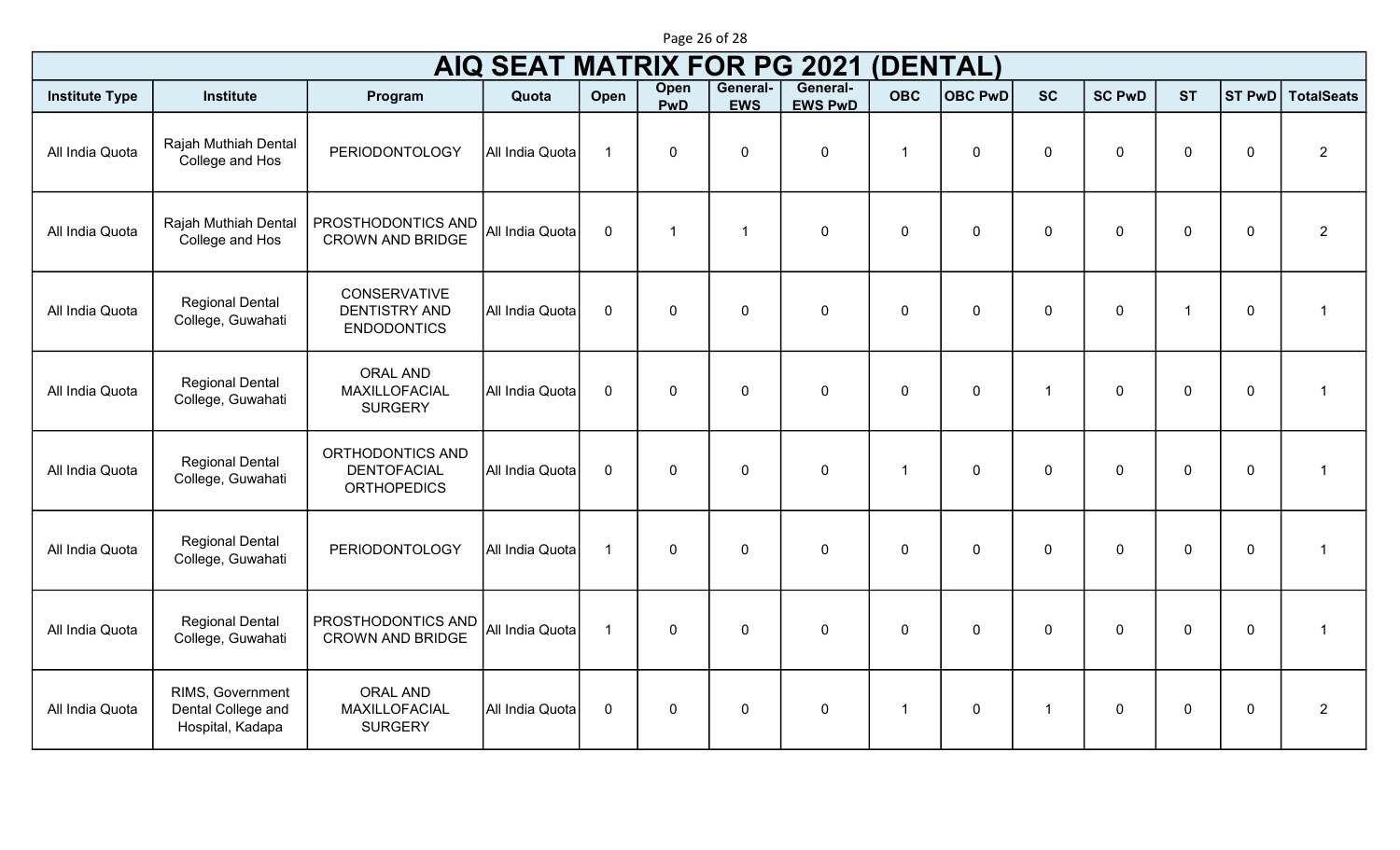|                       |                                                            |                                                                               | <b>AIQ SEAT MATRIX FOR PG 2021</b> |                |             |                        |                            | (DENTAL)                |                |                |               |                |                  |                   |
|-----------------------|------------------------------------------------------------|-------------------------------------------------------------------------------|------------------------------------|----------------|-------------|------------------------|----------------------------|-------------------------|----------------|----------------|---------------|----------------|------------------|-------------------|
| <b>Institute Type</b> | <b>Institute</b>                                           | Program                                                                       | Quota                              | Open           | Open<br>PwD | General-<br><b>EWS</b> | General-<br><b>EWS PwD</b> | <b>OBC</b>              | <b>OBC PwD</b> | <b>SC</b>      | <b>SC PwD</b> | <b>ST</b>      | ST PwD           | <b>TotalSeats</b> |
| All India Quota       | RIMS, Government<br>Dental College and<br>Hospital, Kadapa | ORAL MEDICINE AND<br><b>RADIOLOGY</b>                                         | All India Quota                    | $\overline{1}$ | $\mathbf 0$ | $\overline{1}$         | $\mathbf 0$                | $\mathbf 0$             | $\mathbf 0$    | $\overline{0}$ | $\mathbf 0$   | $\overline{0}$ | $\pmb{0}$        | $\overline{2}$    |
| All India Quota       | RIMS, Government<br>Dental College and<br>Hospital, Kadapa | <b>PERIODONTOLOGY</b>                                                         | All India Quota                    | $\overline{1}$ | $\mathbf 0$ | $\mathbf 0$            | $\pmb{0}$                  | $\overline{\mathbf{1}}$ | $\mathbf 0$    | $\mathbf 0$    | $\mathbf 0$   | $\overline{0}$ | $\boldsymbol{0}$ | $\overline{2}$    |
| All India Quota       | RIMS, Government<br>Dental College and<br>Hospital, Kadapa | PROSTHODONTICS AND<br><b>CROWN AND BRIDGE</b>                                 | All India Quota                    | $\overline{1}$ | $\mathbf 0$ | $\mathbf 0$            | $\mathbf 0$                | $\mathbf 0$             | $\mathbf 0$    | $\mathbf 0$    | $\mathbf 0$   | $\overline{0}$ | $\mathbf 0$      | $\overline{1}$    |
| All India Quota       | S.C.B Dental College<br>and Hospital, Cuttack              | <b>CONSERVATIVE</b><br><b>DENTISTRY AND</b><br><b>ENDODONTICS</b>             | All India Quota                    | $\mathbf 0$    | $\mathbf 0$ | $\mathbf 0$            | $\pmb{0}$                  | -1                      | $\mathbf 0$    | $\overline{0}$ | $\mathbf 0$   | $\overline{0}$ | $\mathbf 0$      | $\overline{1}$    |
| All India Quota       | S.C.B Dental College<br>and Hospital, Cuttack              | <b>ORAL AND</b><br>MAXILLOFACIAL<br>PATHOLOGY AND ORAL<br><b>MICROBIOLOGY</b> | All India Quota                    | $\mathbf 0$    | $\mathbf 0$ | $\Omega$               | $\pmb{0}$                  | $\mathbf{0}$            | $\mathbf{0}$   | $\mathbf{1}$   | $\mathbf{0}$  | $\overline{1}$ | $\boldsymbol{0}$ | $\overline{2}$    |
| All India Quota       | S.C.B Dental College<br>and Hospital, Cuttack              | <b>ORAL AND</b><br>MAXILLOFACIAL<br><b>SURGERY</b>                            | All India Quota                    | $\mathbf 0$    | $\mathbf 0$ | $\mathbf 0$            | $\mathbf 0$                | $\overline{\mathbf{1}}$ | $\mathbf 0$    | $\mathbf 0$    | $\mathbf 0$   | $\overline{0}$ | $\mathbf 0$      | $\overline{1}$    |
| All India Quota       | S.C.B Dental College<br>and Hospital, Cuttack              | ORAL MEDICINE AND<br><b>RADIOLOGY</b>                                         | All India Quota                    | $\overline{2}$ | $\mathbf 0$ | $\mathbf 0$            | $\mathbf 0$                | $\mathbf 0$             | $\mathbf 0$    | $\overline{0}$ | $\Omega$      | $\overline{0}$ | $\mathbf 0$      | $\overline{2}$    |
| All India Quota       | S.C.B Dental College<br>and Hospital, Cuttack              | ORTHODONTICS AND<br><b>DENTOFACIAL</b><br><b>ORTHOPEDICS</b>                  | All India Quota                    | $\overline{1}$ | $\mathbf 0$ | $\mathbf 0$            | $\mathbf 0$                | $\mathbf 0$             | $\mathbf 0$    | $\mathbf 0$    | $\mathbf 0$   | $\overline{0}$ | $\mathbf 0$      | $\overline{1}$    |

Page 27 of 28